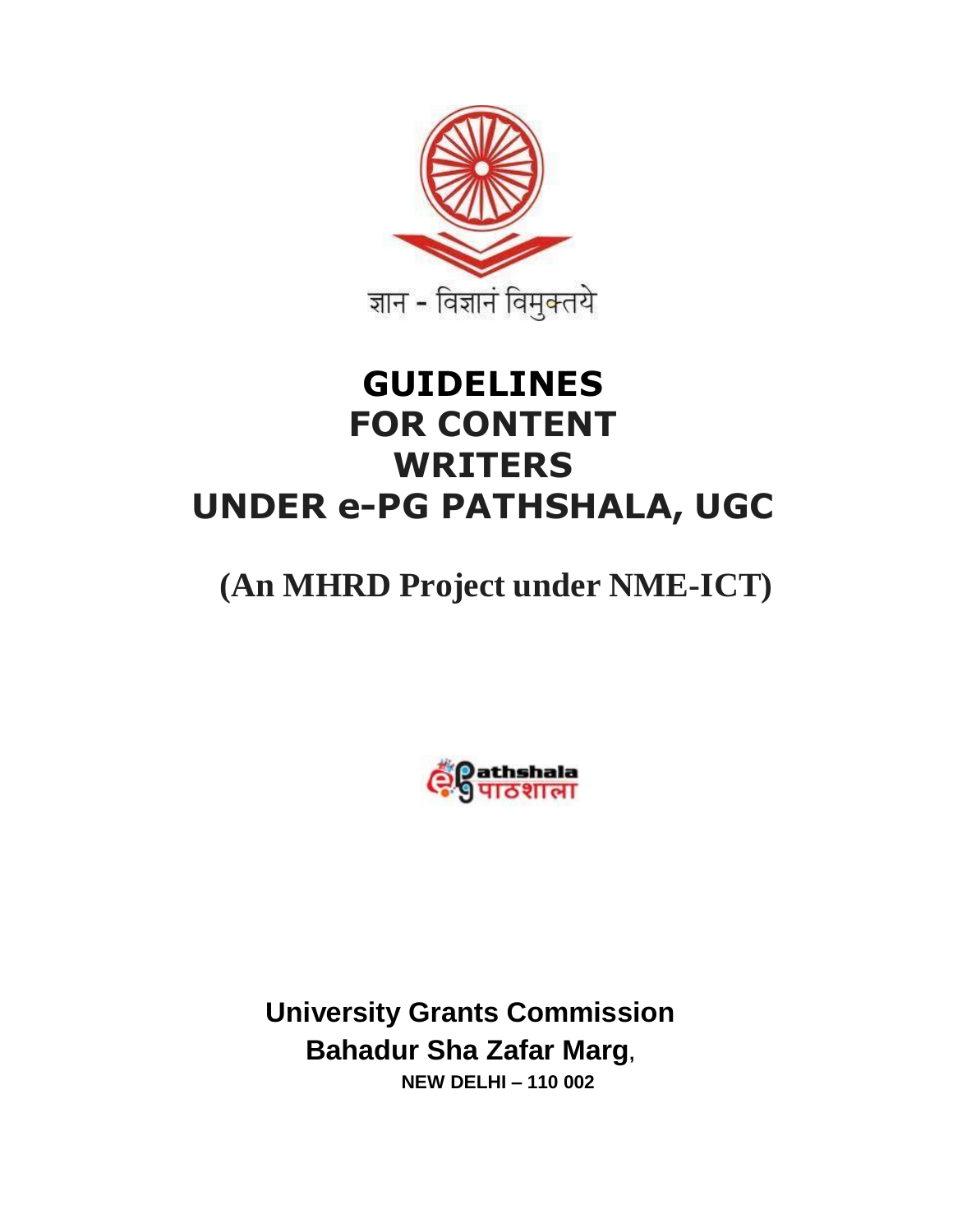# TABLE OF CONTENTS

| 4. PRE-REQUISITES, ROLES AND RESPONSIBILITIES OF CONTENT WRITER3         |  |
|--------------------------------------------------------------------------|--|
|                                                                          |  |
|                                                                          |  |
|                                                                          |  |
|                                                                          |  |
| 9. ANNEXURE-II (HOW TO GIVE REFERENCE TO DIFFERENT TYPES OF DOCUMENTS)17 |  |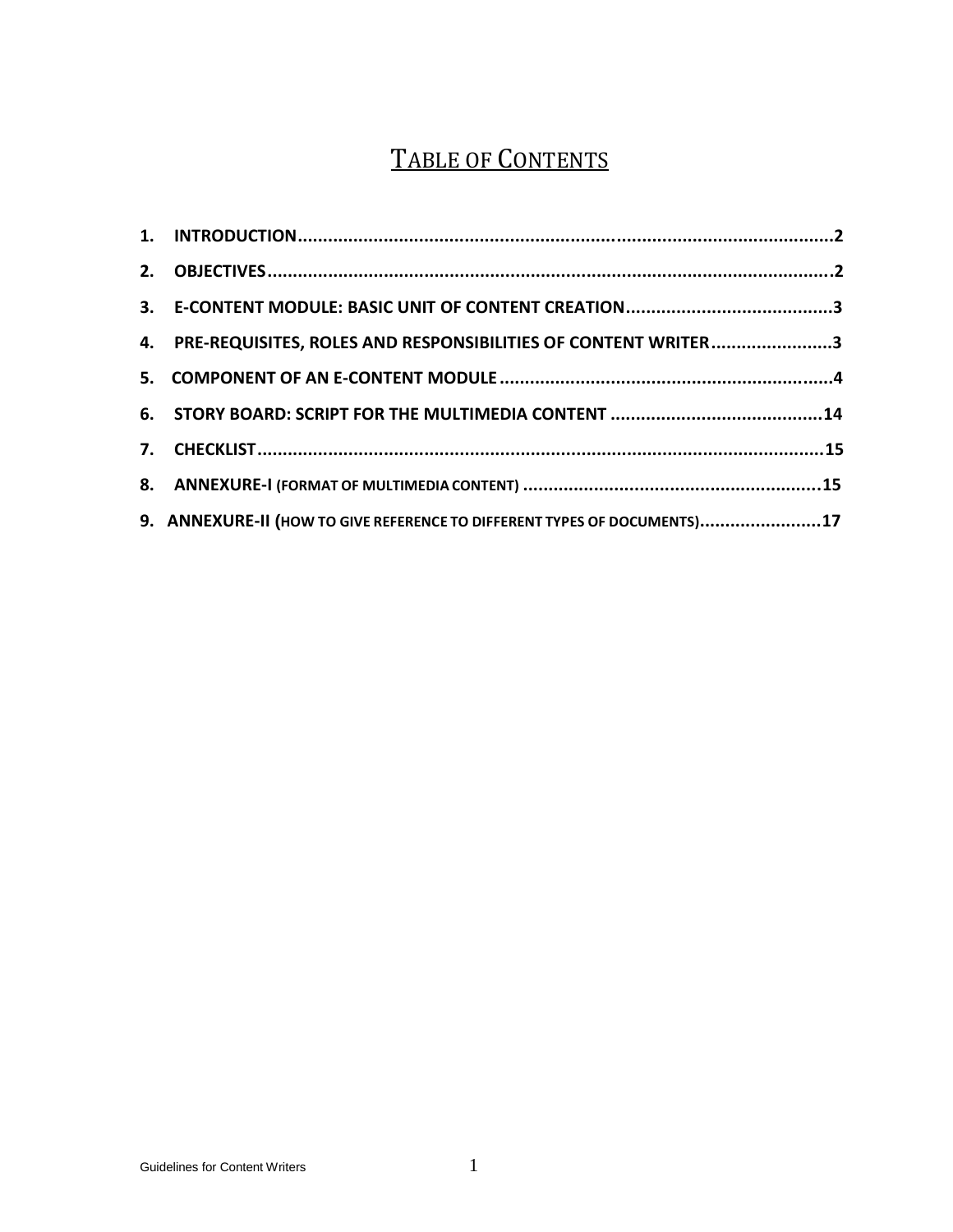# 1. **Introduction**

The MHRD, under its National Mission on Education through ICT, has allocated funds to the UGC for development of e-content in 70+ subjects at postgraduate level. The content and its quality being the key component of education system, it is proposed to create high quality, curriculum-based, interactive content in different subject across all disciplines of social sciences, arts, fine arts & humanities, natural & mathematical sciences and linguistics and languages. E-content, so developed would be available in open access through a dedicated Learning Management System as well as through Sakshat Portal.

The best form of learning is where the student is kept engaged through the process of imparting education. In the traditional classroom situation, there are a number of ways to assess whether or not students are actually assimilating instruction, e.g. the teacher may pose questions or conduct formal assessments to gauge the level of understanding of each student. Likewise, for an online learning session to be effective, the courseware must include interactive features that facilitate "immersive learning". This might be in form of "interactive elements" that students can engage with as they progress through the conceptual learning materials, or it may be a full-fledged simulation that tests both understanding and skills within the context.

Development of e-content is a specialized job requiring skills of a web designer and instructional designer. However, a faculty or a scientist involved in teaching and research is perfectly suitable and capable of preparing basic materials that can be transformed into econtent with intervention of web designer and professionals with ICT skills.

This guideline is designed to guide author / content writer to write an e-content module for a given paper along with description of multimedia contents, as instructing to graphical designer/animator.

## 2. Objectives

Objectives of this guideline are as follows:

- $\triangleright$  To develop e-teaching materials in a creative way without IT expertise.
- $\triangleright$  Enable exploration of more usable presentation in context of e-learning content creation through models, practical examples and checklist.
- $\triangleright$  To develop e-content using contemporary ICT technology
- $\triangleright$  To maintain uniformity and follow appropriate standards for inter-operatibility.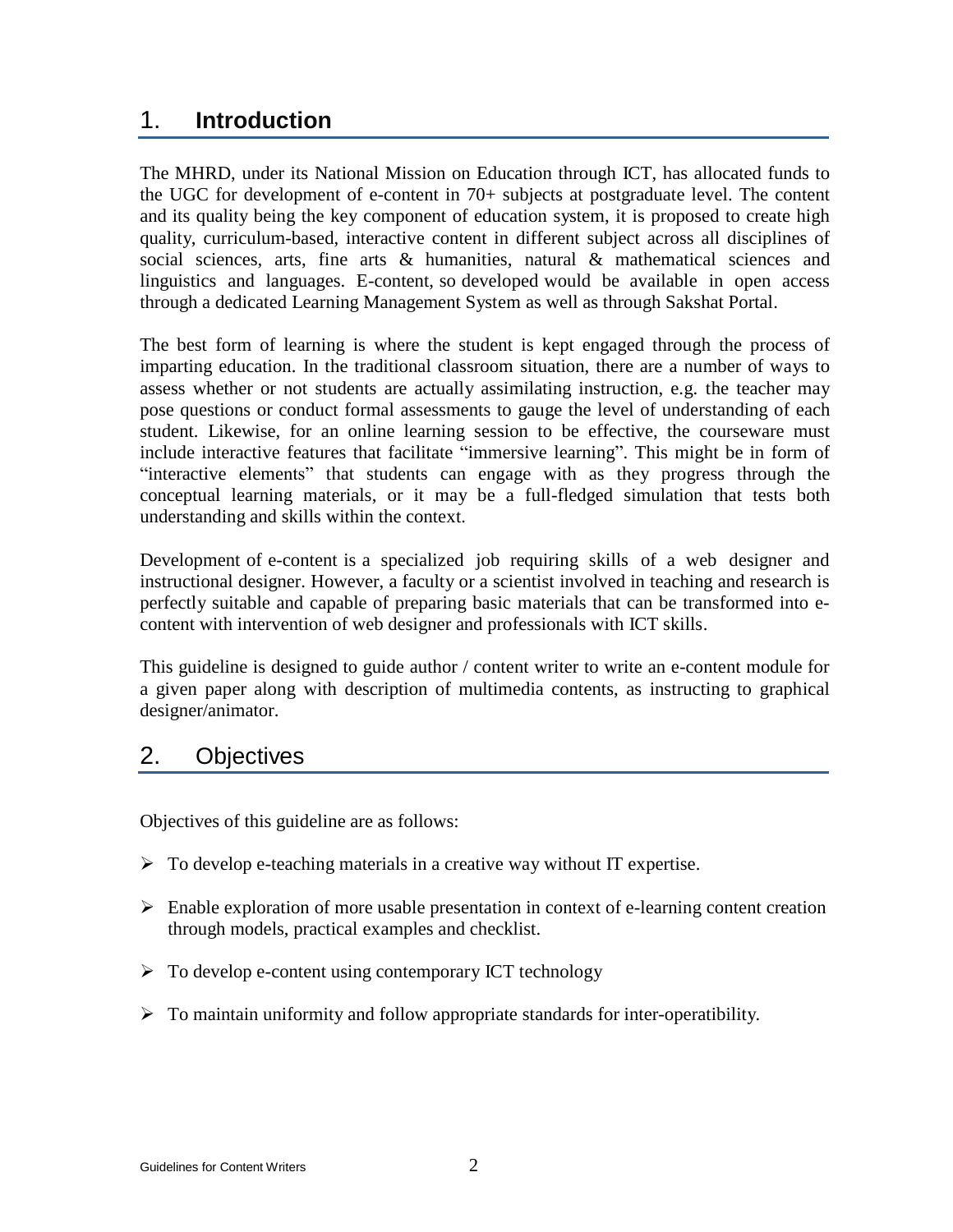# 3. E-Content Module: Basic Unit of Content Creation

#### 3.1 **Volume of Work**

The project sanctioned by the Ministry of Human Resource Development under its National Mission on Education through ICT (NME-ICT) provides for development of econtent for all modules and sub-modules in 70+ subject areas at postgraduate level.

On average, each subject would have 16 (max) or less core papers in two years PG course. For this initiative, each paper, in turn, would consist of 40 modules, roughly equivalent to 40 hours of lectures delivered for a paper in a semester.

## 4. Pre-requisites, Roles and Responsibilities of Content Writer

- 4.1 Content Writers, selected by the PI is required to provide the following details about him / herself prior to offering his/her services as content writer;
	- i) Personal Details: Name(s), Designation, Organization, Brief Biography, Contacts, Mobile, LL, e-mail ID, etc.
- ii) Transfer the copyright to the UGC / NME-ICT / MHRD and sign Creative Commons License Agreement. All e-content created will be available in open access under the Creative Commons License. The details of the license is available at <http://creativecommons.org/>
- iii) Ensure that content are original and are not plagiarized, and submit. Content Writer/ Subject Expert delivering the lecture(s), text, diagram's, Chart(s) etc shall submit an undertaking in writing to the SC UGC that he/she has not violate the Copyright issues on this.
- 4.2 Content Writer should provide the content in four quadrant model.
	- i) **Quadrant-I (e-Text)**: Content Writer is expected to write textual description for each module as per content structure. The textual description should also be enriched with multimedia supplements, wherever applicable. Multimedia supplements may include images, animations, graphics, video or audio clips, line drawings, hand drawings whichever applicable/possible. For each topic or subtopic, Content Writer should use examples to explain the module, if required. More details are at point **5.2**.
- ii) **Quadrant-II (Self-Learning)**: Content Writer is expected in this quadrant to provide video tutorial which will explain the concept of module. More details are at point **5.3**.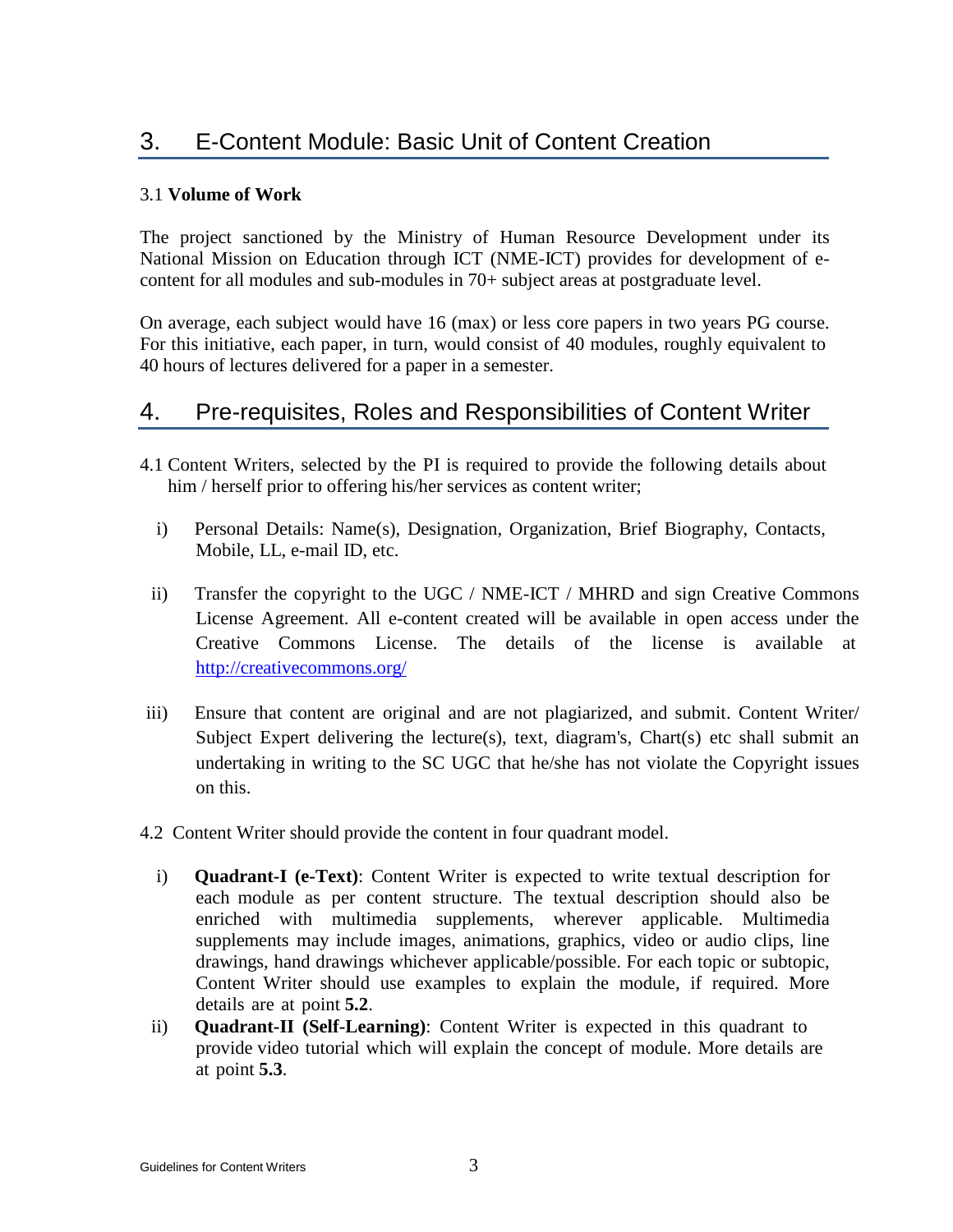- iii) **Quadrant-III (Learn More / Source for Further reading / Web Resources)**: This quadrant is about the supporting material of respective module in different forms like other source of reading materials, source of further reading materials etc. More details are at point **5.4**.
- iv) **Quadrant-IV(Self- Assessment / Evaluation)**: Content Writer should provide minimum 10-15 questions for each module in one or more formats given in point **5.5**.
- 4.3 Make necessary changes and enhancement in the content as suggested by the reviewer.

4.4 Submit final version of the content to the PI.

## 5. Component of an e-Content Module

Each e-content module would consist of following two components described below.

#### **Component-I**

**5.1 Component-I (A) - Personal Details**: Provide personal details of content writer along with other members of Content Development Team including their name(s) and their affiliation in the format given below. This information is required essentially to give due credit to the members of Content development Team for writing the content.

| <b>Role</b>                | <b>Name</b>                            | <b>Affiliation</b> |
|----------------------------|----------------------------------------|--------------------|
|                            |                                        |                    |
| Principal Investigator     | $\langle$ PI Name $\rangle$            |                    |
| Paper Coordinator, if any  | <paper coordinator="" name=""></paper> |                    |
| Content Writer/Author (CW) | < Content Writer/Author Name >         |                    |
| Content Reviewer (CR)      | $\langle$ CR Name $\rangle$            |                    |
| Language Editor (LE)       | <le name=""></le>                      |                    |

**Component-I (B) Description of Module:** Describe of module in the format given below:

| <b>Titems</b> | <b>Description of Module</b> |
|---------------|------------------------------|
|               |                              |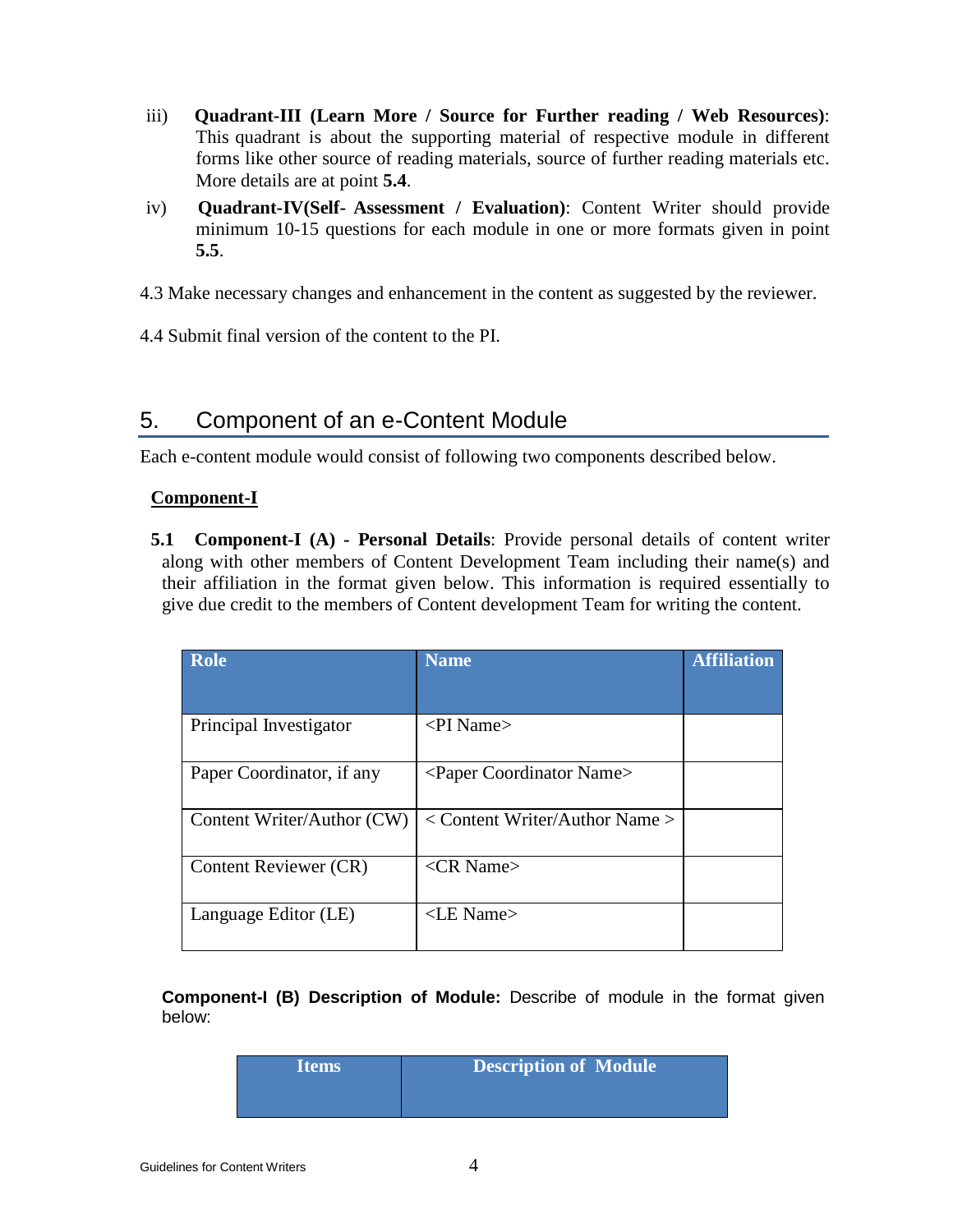| <b>Subject Name</b> | <subject name=""></subject>    |
|---------------------|--------------------------------|
| Paper Name          | $\langle$ Paper Name $\rangle$ |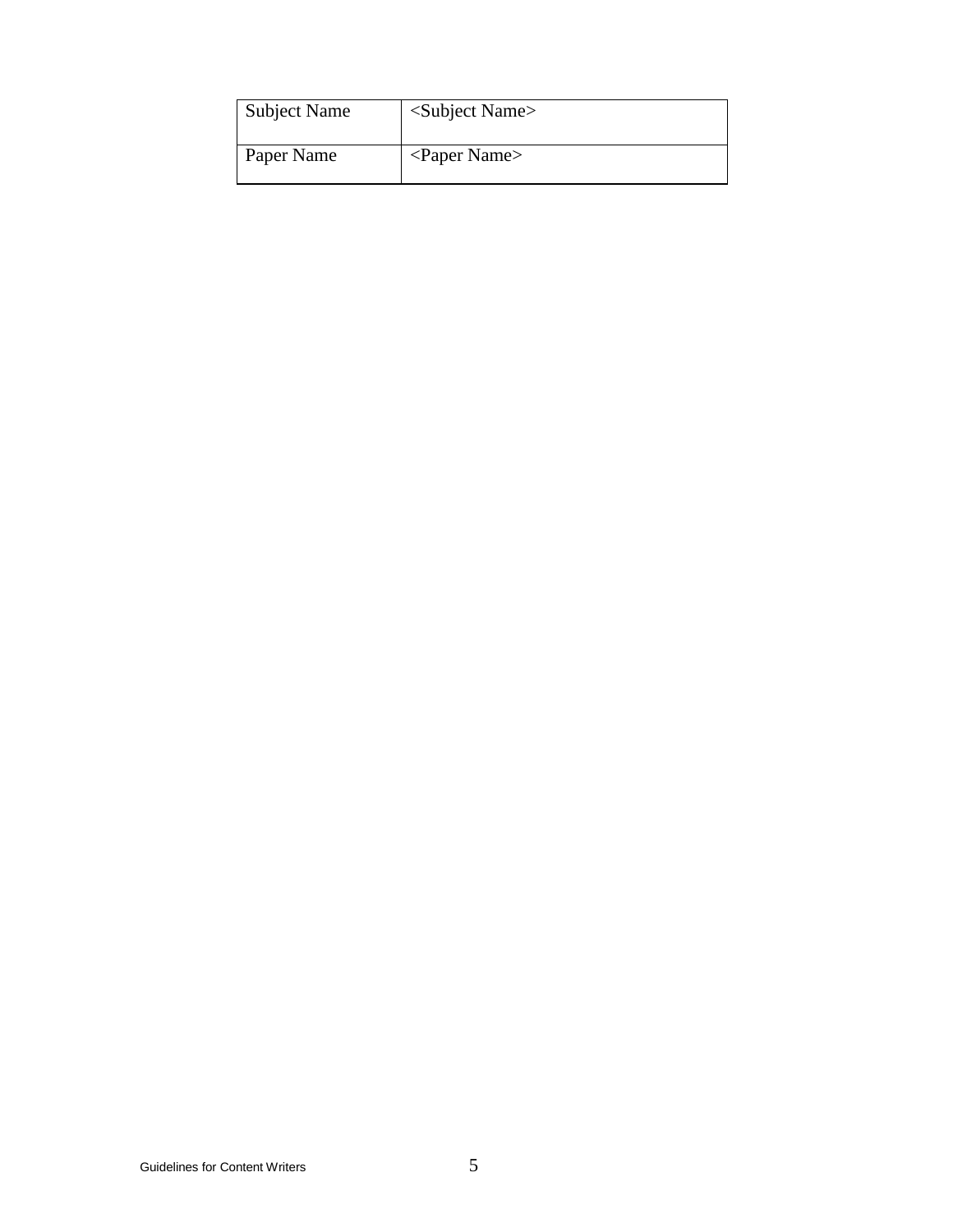| Module Name/Title | <module name=""></module>                                         |  |
|-------------------|-------------------------------------------------------------------|--|
|                   |                                                                   |  |
| Module Id         | $\leq$ Module Id $>$                                              |  |
|                   |                                                                   |  |
| Pre-requisites    | <expected know<="" td="" to=""></expected>                        |  |
|                   |                                                                   |  |
|                   | before learning this module                                       |  |
| Objectives        | <objectives module="" of="" this=""></objectives>                 |  |
| Keywords          | <keyword1>,<keyword2>,<keyword3></keyword3></keyword2></keyword1> |  |
|                   |                                                                   |  |

#### **Example**

|                     | <b>Description of Module</b>                                 |
|---------------------|--------------------------------------------------------------|
| <b>Subject Name</b> | Library and Information Science                              |
| Paper Name          | Digital Library                                              |
| Module Name/Title   | Case Study: DSpace                                           |
| Module Id           | LIS/DL/1                                                     |
| Pre-requisites      | Digital Library, Information Technology, Digitization        |
| Objectives          | To Study About the Dspace an Information Repository Software |
| Keywords            | Digital library, Archiving, DSpace, SWORD, Metadata          |

#### **Component-II (e-Module: Four quadrant)**

#### **5.2 e-Text (Quadrant-I)**:

Textual document consisting of at least **8 pages or minimum 3000 words** with detailed writeup on the topic of module in the **rtf / doc/ odt format**. Moreover, number of words / pages must be worth for the respective modules. Language should be very simple. Topic should be built in systematic and logical manner. The module must consists the following parameters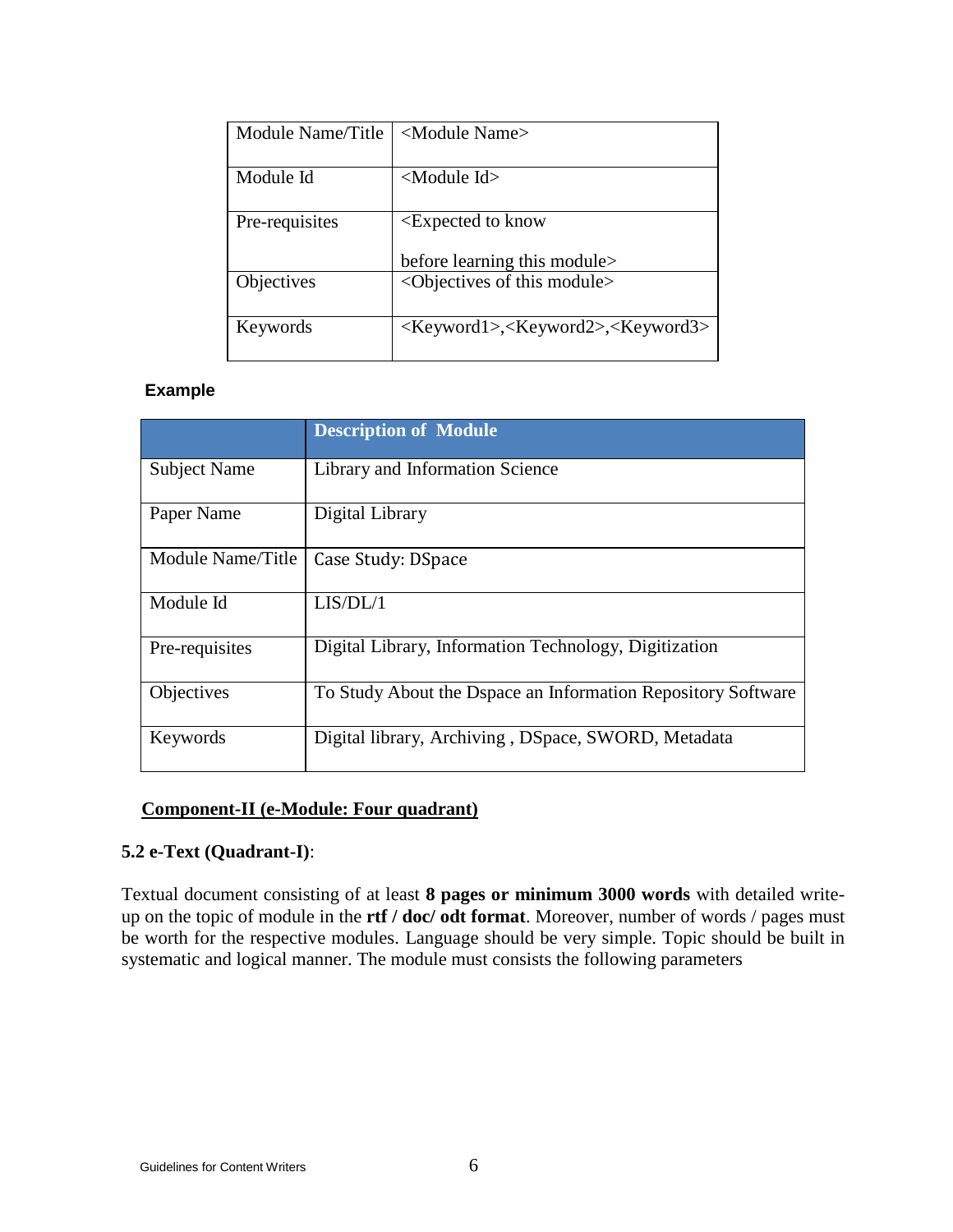| 1. | Module                                            |  |
|----|---------------------------------------------------|--|
| 2. | Introduction                                      |  |
| 3. | Learning Outcome                                  |  |
| 4. | Topic Name-1<br>Sub-Topic-1<br>Sub-Topic-2        |  |
| 5. | <b>Topic Name-2</b><br>Sub-Topic-1<br>Sub-Topic-2 |  |
|    | Summary                                           |  |

The textual description should also be enriched with multimedia supplements, wherever applicable. Self-check exercises (Problems with answers given to learners that allow them to assess how they are doing on an ongoing basis. Doing them online with self-grading provides immediate feedback) in the body of the text, applications from day to day life, if applicable should be incorporated. Multimedia supplements may include images for which resolution should be about 600 dpi, animations, graphics, video or audio clips, line drawings, hand drawings whichever applicable/possible. For each topic or subtopic, Content Writer should use examples to explain the module, if required.

e-Text must include

- $\triangleright$  Self-check exercises<sup>\*</sup> in the body of the text
- $\triangleright$  Examples & Applications from day to day life, if applicable
- $\triangleright$  Illustrations (Images, Maps, Graphics (2D & 3D), Video & audio clips, Animation(2D & 3D), Simulation)
- $\triangleright$  Appropriate URLs wherever required
- $\triangleright$  Latest Developments and Trends
- $\triangleright$  Summary: The summary will help a learner to quickly review of the module.

Note: Images or any other supplements, incorporated in the body of the text, apart from textual material should be attached separately in a folder. The format for image would be preferably in png and jpg.

\* Problems (with answers) given to learners that allow them to assess how they are doing on an ongoing basis. Doing them online with self-grading provides immediate feedback.

*Text Format:* The text may be divided into sections, subsections and, where necessary, sub-subsections.

*a) Fonts:* Please format the text using a "Times New Roman" or "Arial" font (size 11). Provide fonts in separate folder in case of font in regional language. Maintain uniform font size and style through-out the text with single line spacing. Assign sequential page numbers to the module.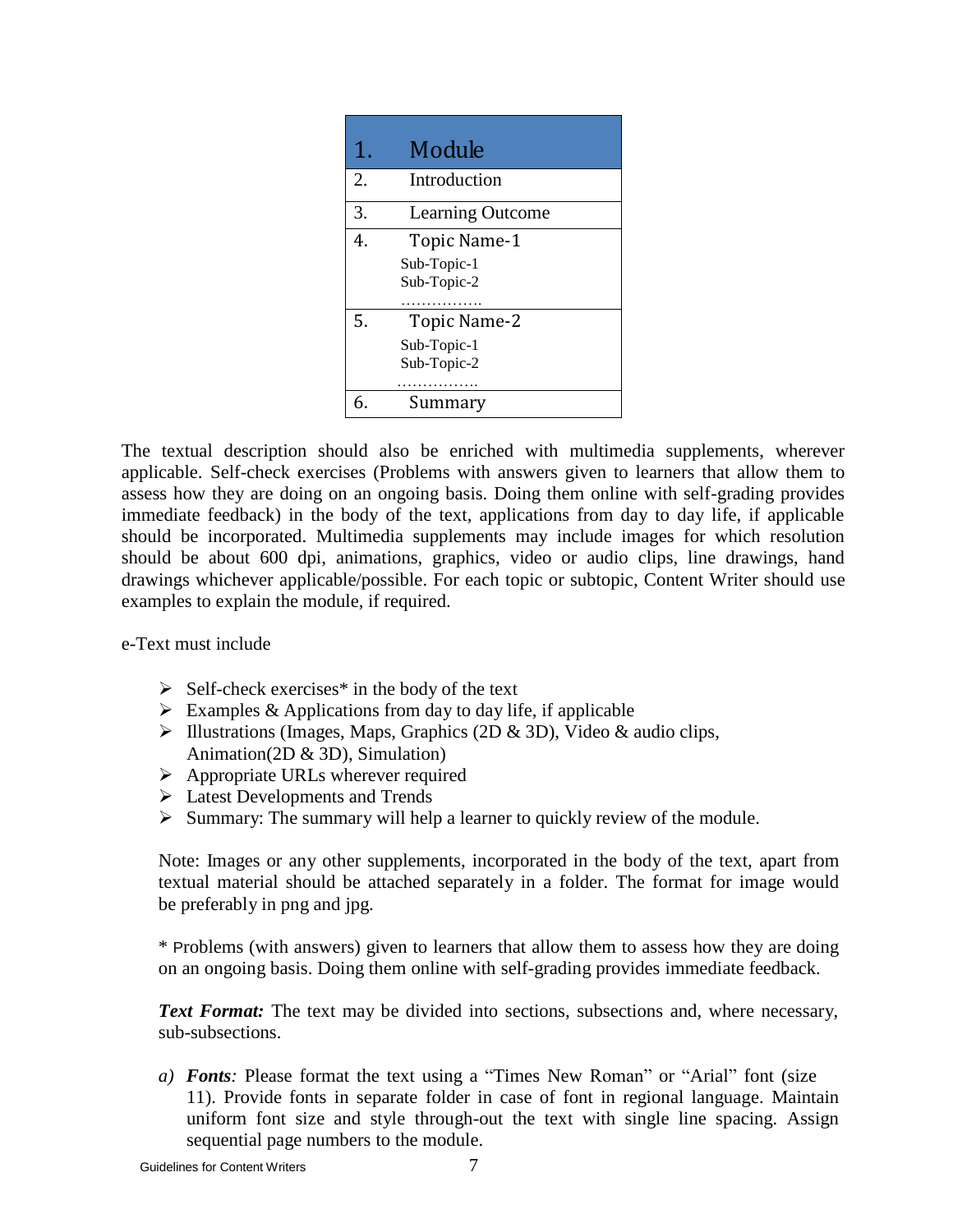- *b) Formatting Sections, Subsections and Sub-subsections:* The first section is normally an introduction, which should state clearly the objective of the work, its scope and the main advances reported, with brief references to relevant work.
- c) *Style, Spacing and Numbering: The p*referred format for numbering the sections 1.,2.,3., etc. with Times New Roman Bold. The subsection should be numbered as 2.1.,2.2.,2.3., etc with Time New Roman Italics and the sub subsection should be numbered as  $2.3.1, 2.3.2$ , etc. with Time New Roman Italics.

#### **5.3 Self-Learning / Video (Quadrant-II)**:

Content delivery through Video is an essential component (self-learning) of each module of the e-Content that needs to be incorporated to explain the topic. It may include Multimedia, Animation, Documentary, Simulation, Virtual Lab, etc appropriately. The duration of **Video should be 30 Minutes** (or more).**The Video must not be like a Spoken Tutorial (audio narration / voice-over of text mention in presentation slides)**. A clear description of visuals as well as text is required. Training demonstration, illustration of examples, case study, documentary, etc should be added wherever applicable. It is presumed that a content writer / domain expert is not fully acquainted with art of creating multimedia / graphics. As such, content writer is required to describe his / her multimedia requirement using a story board. The process is described in detail at point 6 and get the video part generated.

Video tutorial which will explain the concept of a module **should be initiated by the content writer / teacher** with appearances (generally less than 25% of the total time) in-between the section/sub-sections of the topic and the entire topic should be in video timeline full of graphics, animations, PPT and not merely the content.

The expert/teacher whose video is recorded should look straight **into the lens and talk to the camera. The audio has to be clear and of superior quality. Make it sure that there is no distracting background noise**. The equipment used should be semi-professional one. **The format of video** must be **MPEG4/AVI** (preferable in AVI). The quality of video should 720x576 (pixel), 25 (frame/second), 450 (TVL resolution), bit rate of 3 Mbps.

**Presentation**: Basically, video component is derived from presentation. The format for presentation would be PPT (PowerPoint Presentation program) or odp. During preparation of presentation **avoid long blocks of text preferably use bulleted points, use appropriate fonts (e**.g. Arial, verdana, Helvetica or Myriad pro etc), use larger font size (not less than 20) for clear visibility. Add graphics and images as much as possible appropriately. Kindly note that presentation would be part of video, however PI has to submit presentation for each module.

#### **5.4 Learn More/ Web Resources / Supporting Materials (Quadrant-III):**

 Learn more quadrant is about the supporting material of respective modules in different forms.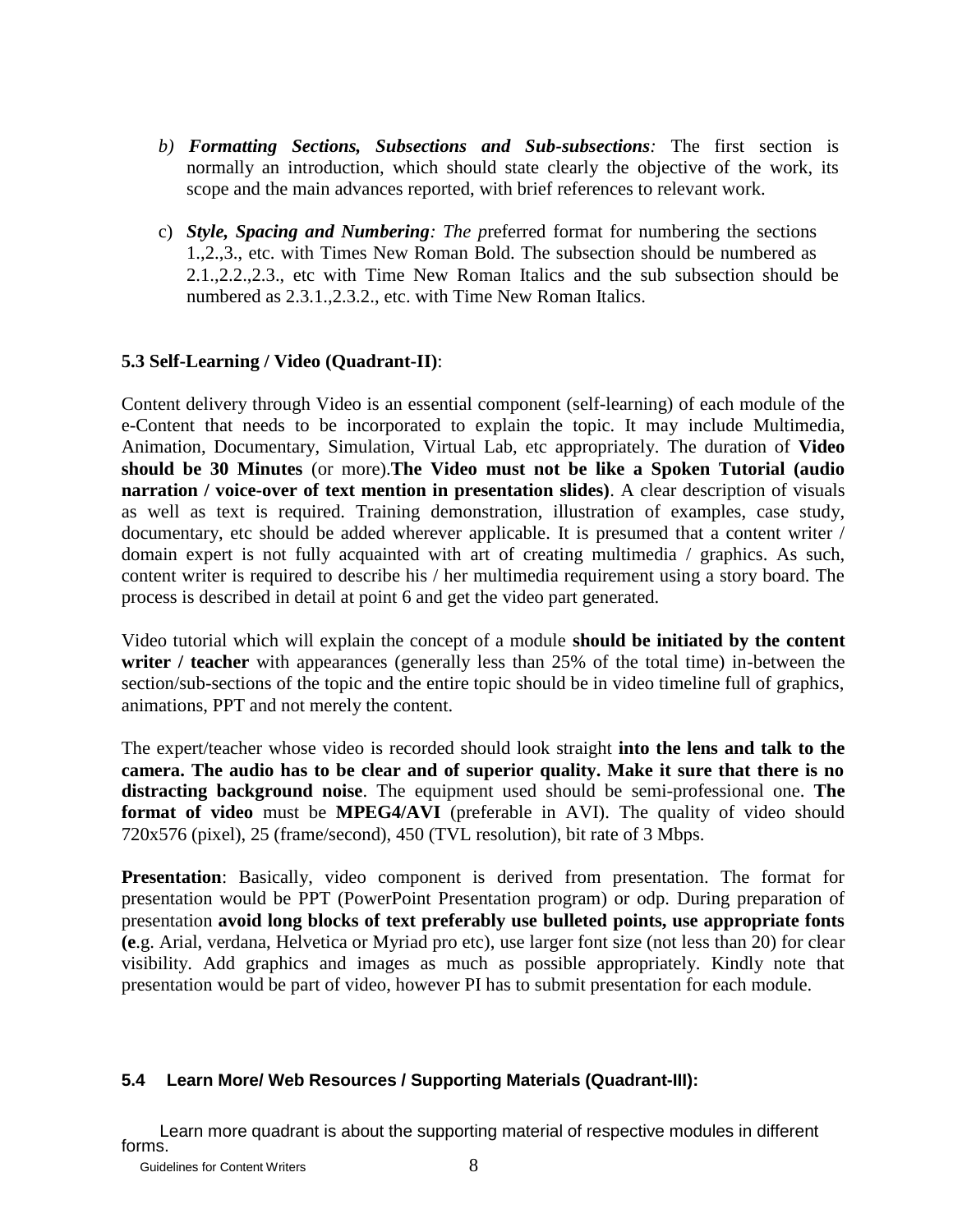Content Writer should provide the minimum three (Any of the following) kind of the further source of material or web resources

#### **5.4.1 Did You Know?**

| <b>Description</b>      | Image(if required) Source |           |
|-------------------------|---------------------------|-----------|
| < Description> < Image> |                           | <source/> |

#### **Example**

| <b>Description</b>                                                                                                                                                                                                                                                                                                      | <b>Image</b> | Source                                  |
|-------------------------------------------------------------------------------------------------------------------------------------------------------------------------------------------------------------------------------------------------------------------------------------------------------------------------|--------------|-----------------------------------------|
| DSpace is an open<br>source<br>repository software package<br>typically used for creating open<br>access repositories for scholarly<br>and/or published digital content.<br>The first public version of<br>DSpace was released<br>in<br>November 2002, as a joint<br>effort between developers from<br>MIT and HP Labs. |              | http://en.wikipedia.org/wiki/D<br>Space |

## **5.4.2 Interesting Facts**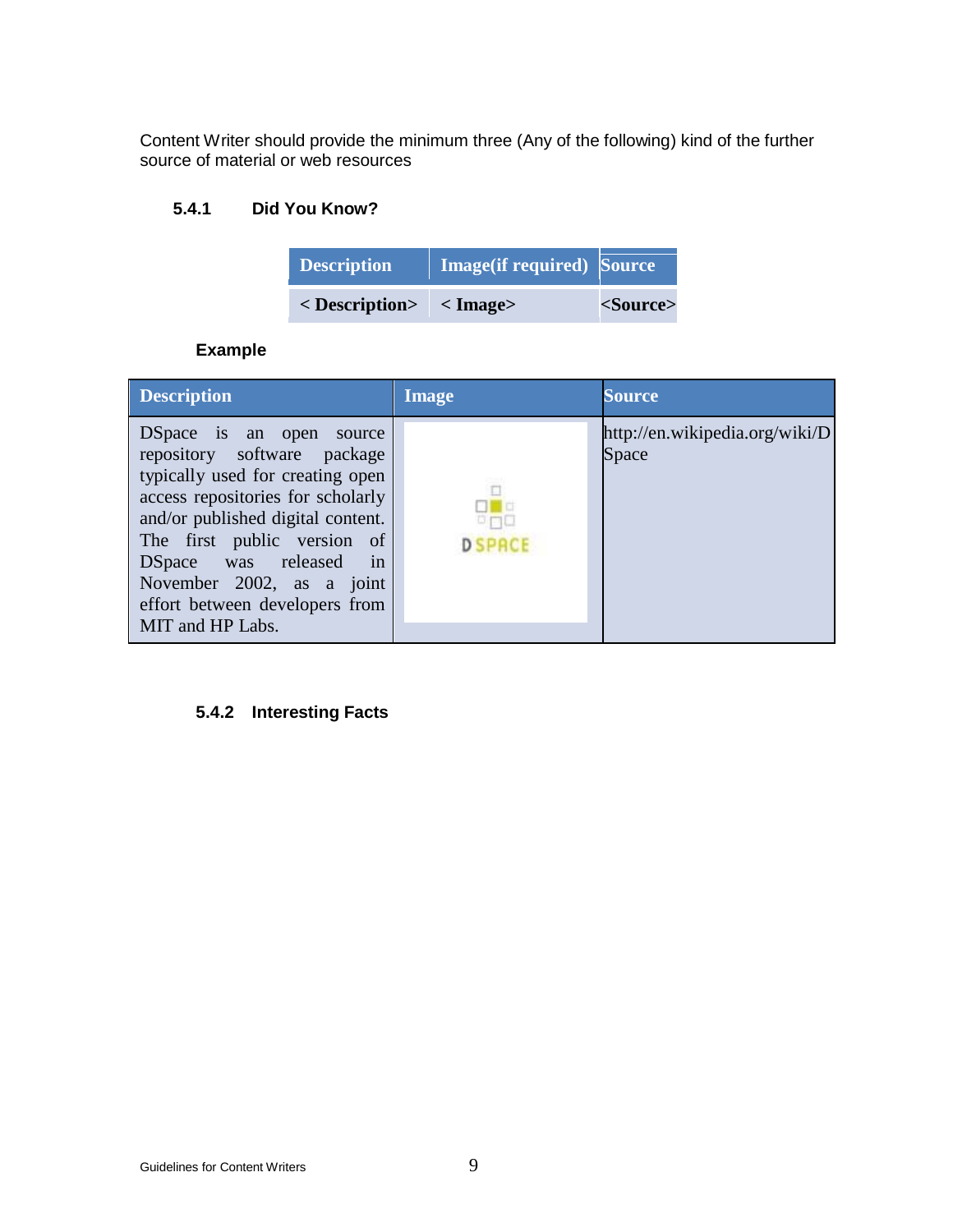| <b>Interesting Facts</b> |
|--------------------------|
| <fact 1=""></fact>       |
| $<$ Fact 2 $>$           |
| < Fact 3>                |
| < Fact 4>                |

# **Example**

| No.            | <b>Interesting Facts</b>                                                                              |  |
|----------------|-------------------------------------------------------------------------------------------------------|--|
|                | DSpace is an open source repository software package.                                                 |  |
| $\overline{2}$ | DSpace was released in November 2002.                                                                 |  |
| 3              | Dspace project was jointly initiated by Massachusetts Institute of<br>Technology and Hewllet-Packard. |  |
|                | DSpace's current user interface is web-based.                                                         |  |

#### **5.4.3 Timeline**

|  | Timelines   Image(if required) Description |                               |
|--|--------------------------------------------|-------------------------------|
|  | $\langle$ date1 > $\langle$ Image1 >       | <description1></description1> |
|  | $\langle$ date2 > $\langle$ Image2 >       | <description2></description2> |

| <b>Timelines</b> | Image                                                                        | <b>Description</b> |
|------------------|------------------------------------------------------------------------------|--------------------|
| 24-02-2012       | $\overline{B}^{\overline{\text{B}}}_{\overline{\text{B}}}$<br><b>D SPACE</b> | DSpace 1.8.x       |
| 27-05-2011       | $\overline{\mathbf{g}}_{\mathbf{B}}^{\mathbf{B}}$<br><b>D SPACE</b>          | DSpace 1.7.x       |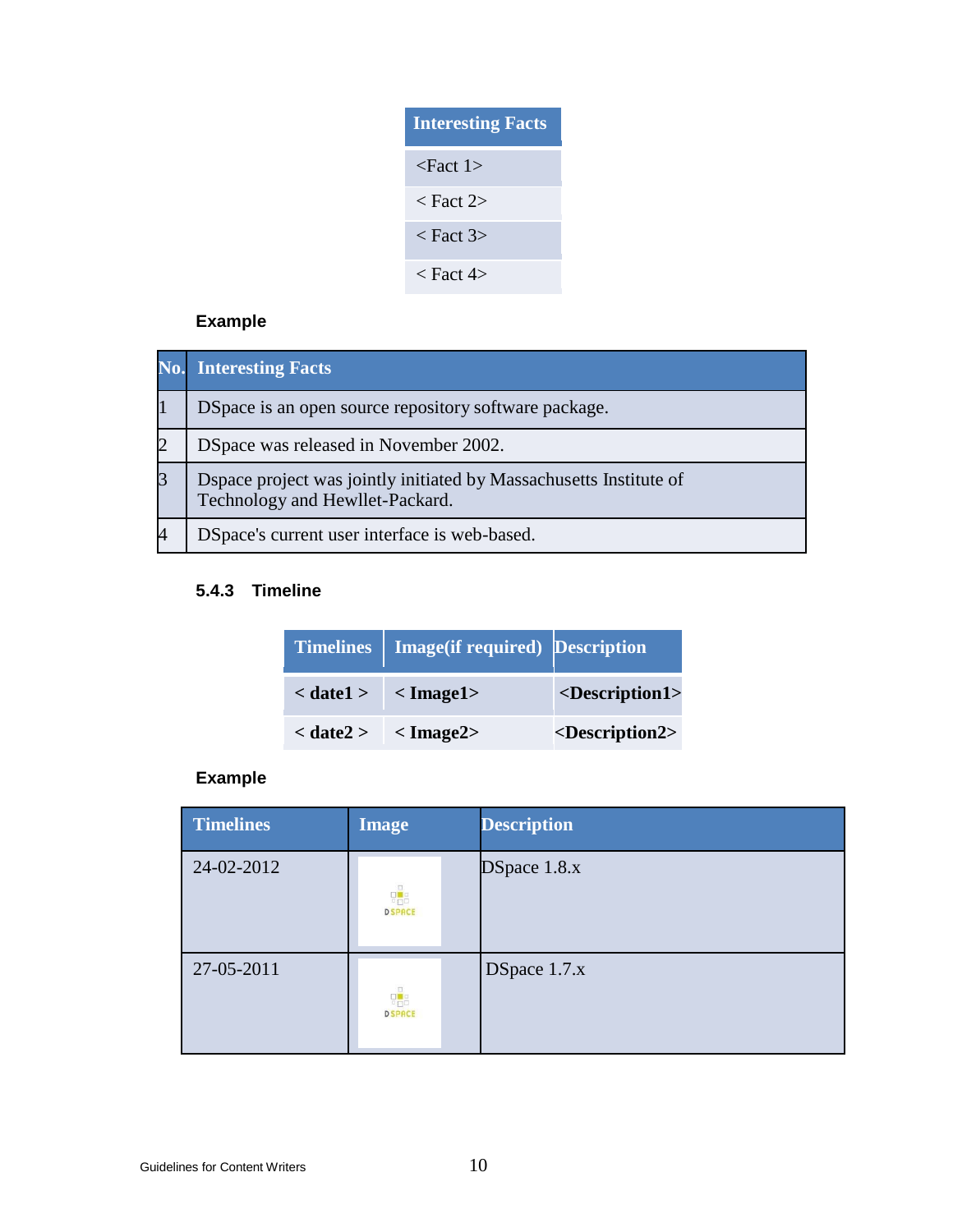| 15-06-2010 |                                                | DSpace 1.6x |
|------------|------------------------------------------------|-------------|
|            | $\Box$<br>9 <mark>0</mark> 8<br><b>D</b> SPACE |             |

# **5.4.4 Glossary**

| <b>Starting Character Term</b> | <b>Defination</b>                                                   | <b>Related Term</b> |
|--------------------------------|---------------------------------------------------------------------|---------------------|
| $\langle$ Character $\rangle$  | $\langle$ Write term1> $\langle$ Term1 defination>                  |                     |
| $\langle$ Character $\rangle$  | $\langle$ Write term2> $\langle$ Term2 defination>                  |                     |
| $\langle$ Character $\rangle$  | $\langle$ Write term3> $\langle$ Term3 defination>                  |                     |
| $\langle$ Character $\rangle$  | $\langle$ Write term4> $\langle$ Term4 defination> $\langle$ term2> |                     |

| <b>Starting</b><br><b>Character</b> | <b>Term</b>                              | <b>Defination</b>                                                                                                                                                                                                         | <b>Related</b><br><b>Term</b> |
|-------------------------------------|------------------------------------------|---------------------------------------------------------------------------------------------------------------------------------------------------------------------------------------------------------------------------|-------------------------------|
| D                                   | Digital                                  | Refers<br>information<br>to<br>processing<br>techniques that convert the actual data into<br>binary (or machine language) code for<br>efficient transmission and storage.                                                 |                               |
|                                     | Digital<br>Library                       | Digital libraries are organized<br>and<br>structured access to information contents<br>in a distributed environment and assist<br>users in searching, evaluating and utilizing<br>resources in different digital formats. |                               |
| H                                   | Hypermedia                               | Hypertext concept extended to include<br>linked multiple media.                                                                                                                                                           |                               |
| $\mathbf I$                         | Information<br>Retrieval<br>System (IRS) | Techniques<br>and process of<br>storing,<br>searching and retrieving records stored in<br>computerized databases.<br>It includes<br>database design and implementation.                                                   |                               |
| $\Omega$                            | Ontology                                 | Ontology is the product of an attempt to<br>formulate an exhaustive and rigorous<br>conceptual schema about a domain.<br>Ontology is typically a hierarchical data                                                        |                               |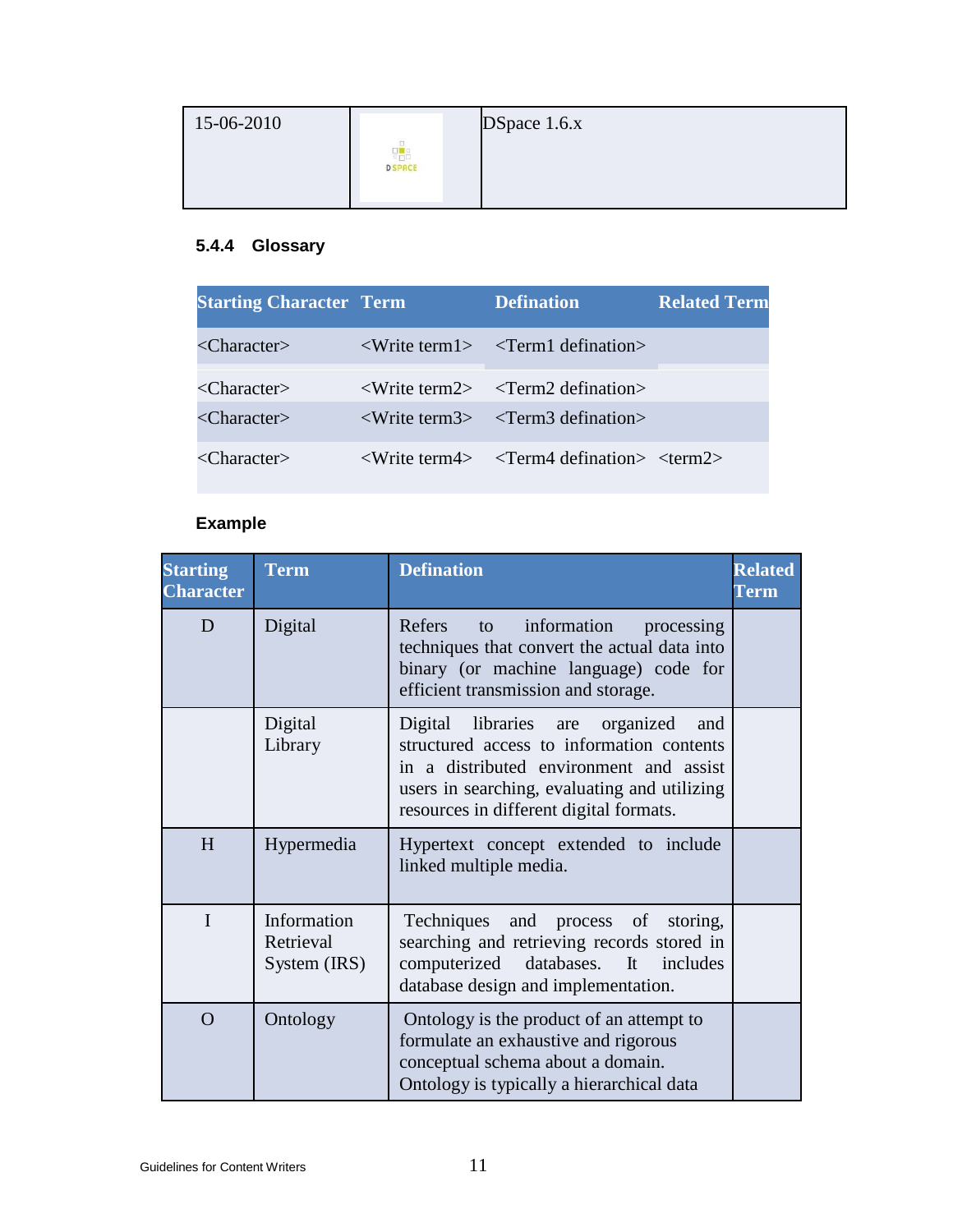#### **5.4.5 Web links (Link of Wikipedia/Other Websites, e-journal articles/ Papers, Blogs, etc)**

| Web links          |  |  |
|--------------------|--|--|
| $<$ web link 1 $>$ |  |  |
| $<$ web link 2 $>$ |  |  |
| $<$ web link 3>    |  |  |

#### **Example**

| <b>Web links</b>                                          |
|-----------------------------------------------------------|
| http://en.wikipedia.org/wiki/DSpace                       |
| https://wiki.duraspace.org/display/DSPACE/DSpaceResources |
| http://www.dspace.org/                                    |

**Note: Annexure-II** described how to give reference to different types documents including web-based and print-based sources.

#### **5.4.6 Points to Ponder**

| $\overline{\text{No}}.$ | <b>Points to ponder</b>     |
|-------------------------|-----------------------------|
|                         | $<$ Point 1>                |
|                         | $<$ Point 2>                |
|                         | $\langle$ Point 3 $\rangle$ |

#### **Example**

**No. Points to ponder**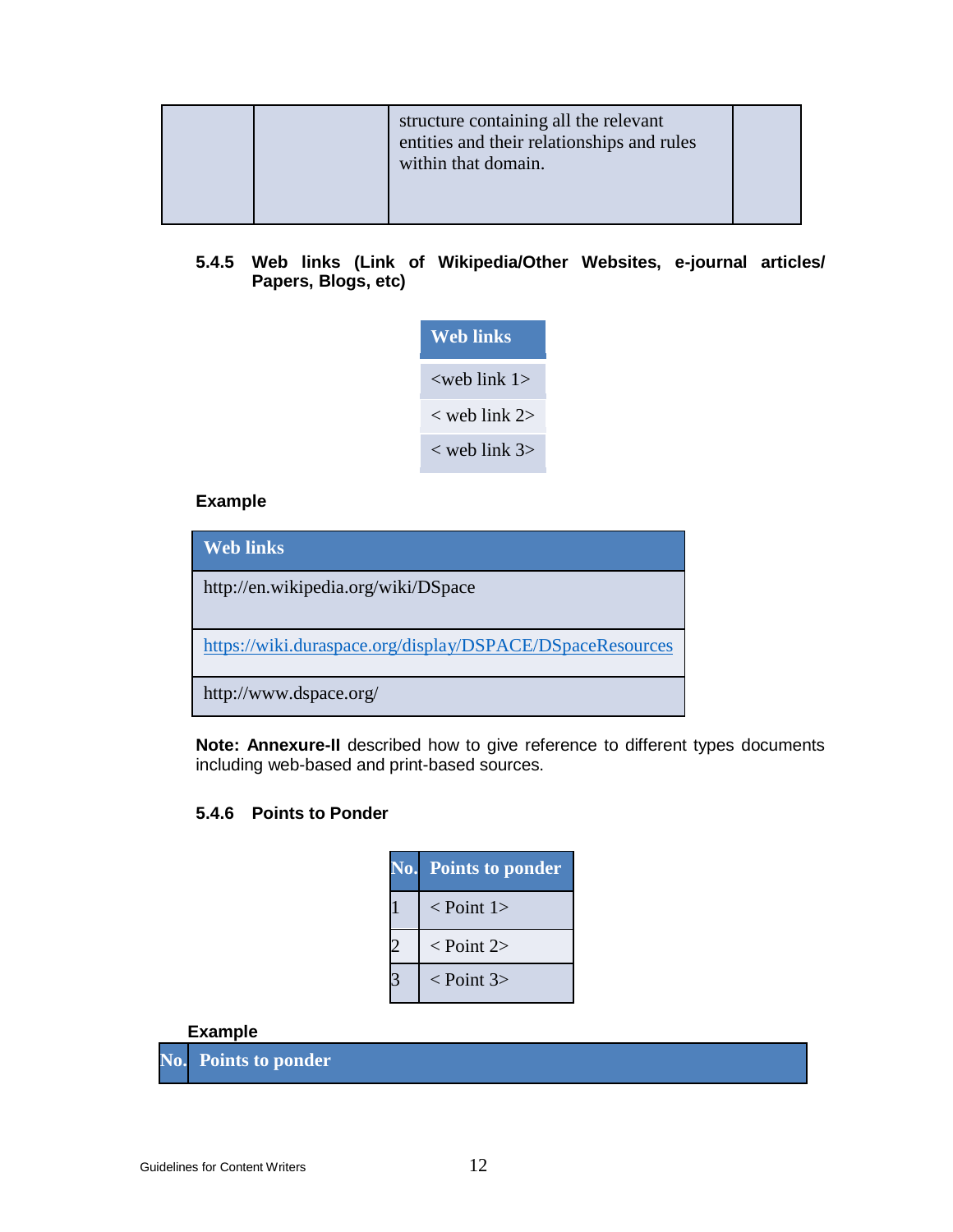|  | 1   DSpace is the first open source digital repository system.                                                        |
|--|-----------------------------------------------------------------------------------------------------------------------|
|  | 2   DSpace is a system, a tool, and a platform for collecting, managing, indexing,<br>and distributing digital items. |

#### **5.5 Self-Assessment (Quadrant-IV):** doc or odt or PPT or odp.

For Self-Assessment, The Content Writer should provide minimum 10-15 questions for each module in one or more of the following formats.

 **i)** Multiple Choice Questions with Answer **ii)** True & False Statements iii**)** fill in the Blanks i**v)** Match the Columns.

| <b>Correct Option</b>           | <question number=""></question> | <write question=""></write>         |
|---------------------------------|---------------------------------|-------------------------------------|
|                                 | A                               | $\langle$ Ans 1>                    |
| $\langle$ Correct Ans $\rangle$ | B                               | $\langle$ Ans 2>                    |
|                                 | $\mathcal{C}$                   | $<$ Ans 3>                          |
|                                 | Feedback for Correct Option     | <correct feedback=""></correct>     |
|                                 | Feedback for Incorrect Option   | <incorrect feedback=""></incorrect> |

#### **5.5.1 Multiple Choice Questions with Answer**

#### **Example**

| <b>Correct Option</b> | $Q-1$                         | Dspace is written in?     |
|-----------------------|-------------------------------|---------------------------|
|                       | A                             | <b>PERL</b>               |
| <b>Correct Answer</b> | B                             | JAVA programming language |
|                       | C                             | $C++$                     |
|                       | Feedback for Correct Option   |                           |
|                       | Feedback for Incorrect Option | <b>Wrong Answer</b>       |

#### **5.5.2 True & False Statements**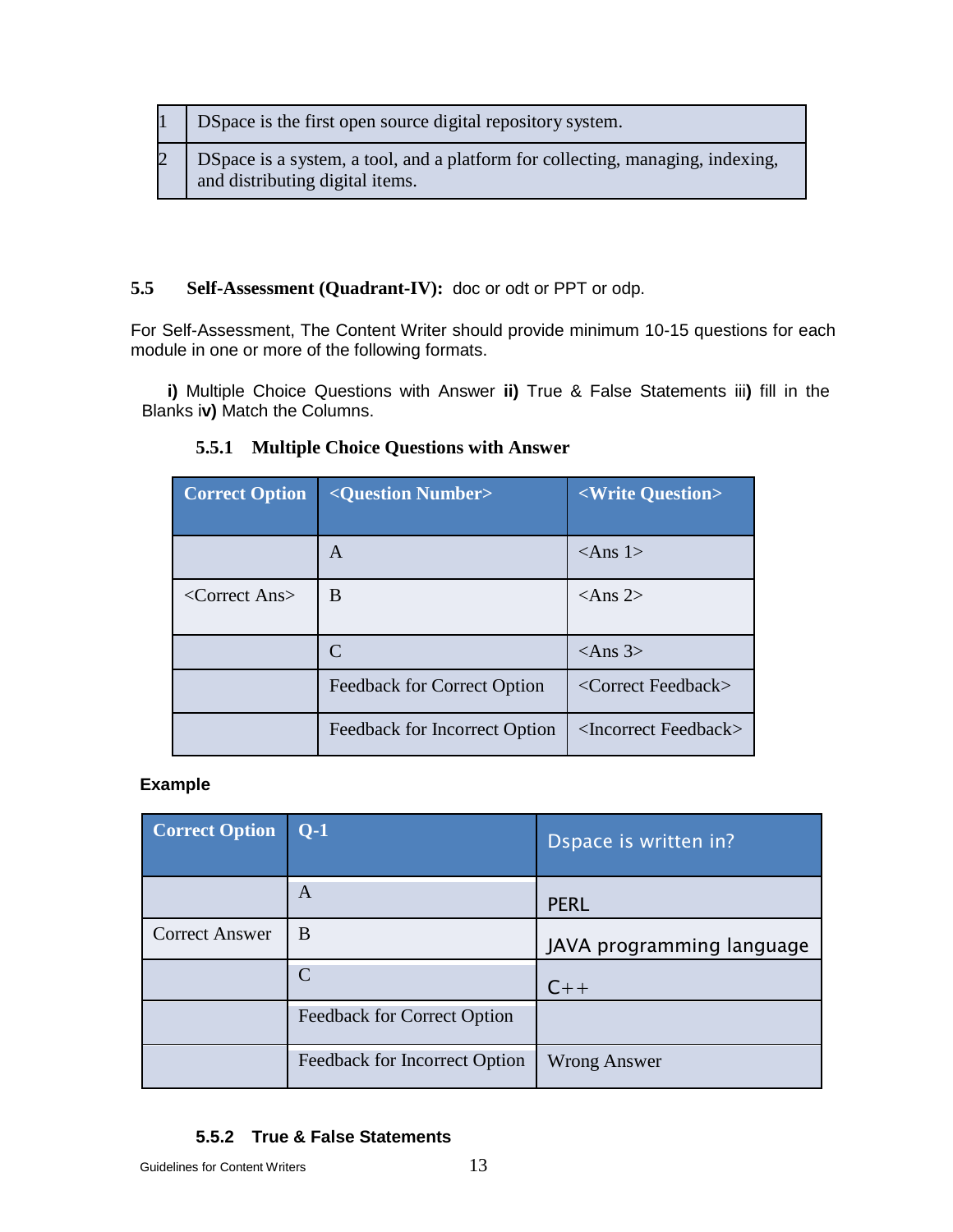| <b>Correct Answer</b>           | <question number=""></question> | <write false="" question="" statement="" true=""></write> |
|---------------------------------|---------------------------------|-----------------------------------------------------------|
|                                 | True                            |                                                           |
| $\langle$ Correct Ans $\rangle$ | Flase                           |                                                           |
|                                 | Feedback                        | $\langle$ Feedback $\rangle$                              |

## **Example**

| <b>Correct Answer</b> |          | <b>Dspace is a library automation software</b> |
|-----------------------|----------|------------------------------------------------|
|                       | True     |                                                |
| <b>Correct Answer</b> | Flase    |                                                |
|                       | Feedback |                                                |

**5.5.3 Sequencing:** State items in correct order, the LMS will put them in random order.

| <question number=""></question> | <write question=""></write>             |
|---------------------------------|-----------------------------------------|
| <b>Order Number</b>             | Answer                                  |
|                                 | $\langle 1^{st}$ order answer $\rangle$ |
| $\overline{2}$                  | $\langle 2^{nd} \rangle$ order answer   |
| 3                               | $\langle 3^{rd}$ order answer $\rangle$ |
|                                 | $\langle 4^{th}$ order answer $>$       |
|                                 |                                         |

| $\overline{Q}$ -1 | Please arrange this precident in desciding order |
|-------------------|--------------------------------------------------|
| Order Number      | Answer                                           |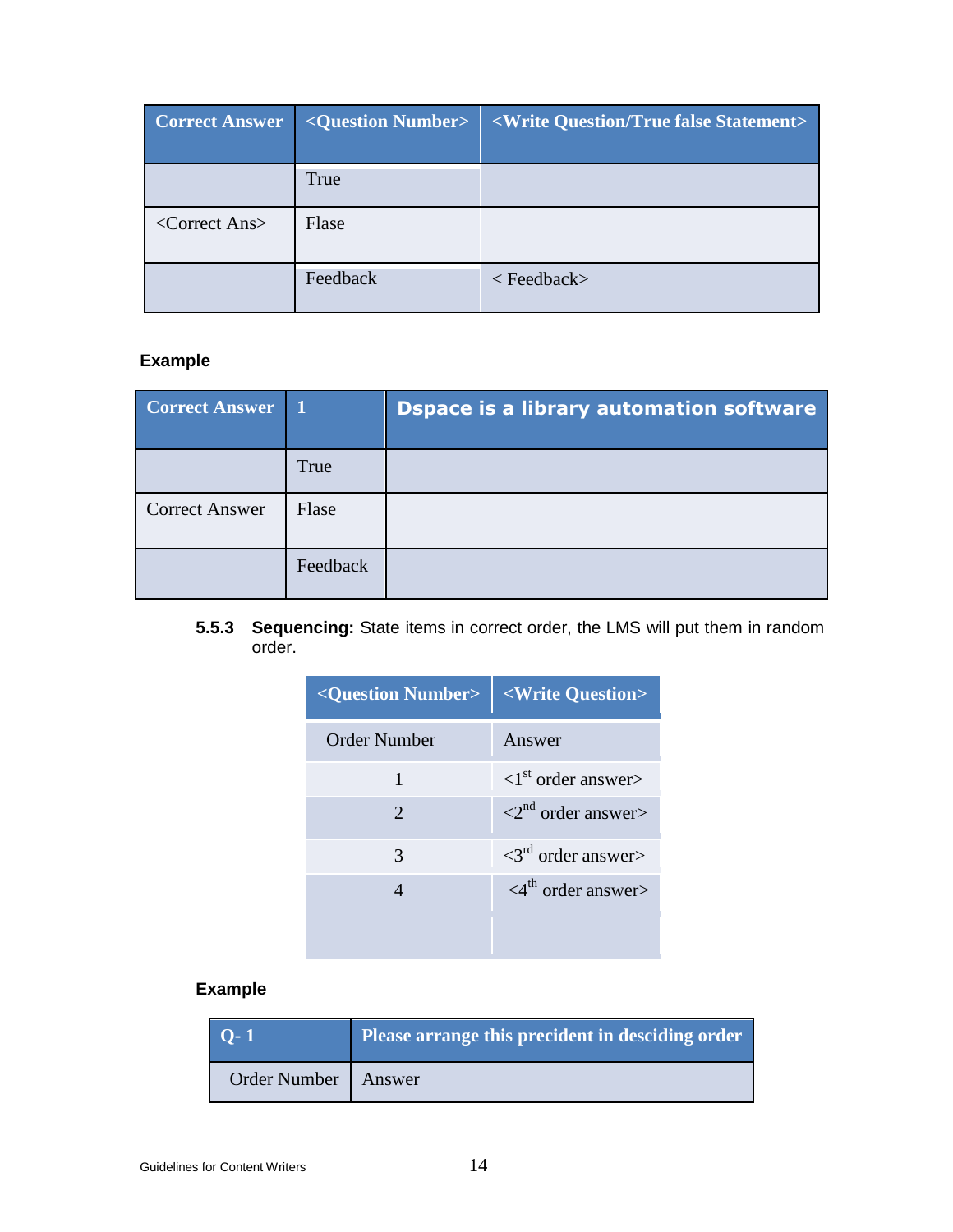| DSpace 1.8.x   |
|----------------|
| DSpace 1.6.x   |
| DSpace 1.4.x   |
| DSpace $1.2.x$ |

#### **5.5.4 Fill in the Blanks**

| <question number=""></question> | <write question="" th="" with<=""></write> |
|---------------------------------|--------------------------------------------|
|                                 | multiple option in the blank>              |
| <b>Correct Answer</b>           | <correct answer=""></correct>              |
| Feedback                        | <feedback, any="" if=""></feedback,>       |

## **Example**

| <b>Correct Answer 1</b> |          | Dspace is an Open source software/Automation software |
|-------------------------|----------|-------------------------------------------------------|
| <b>Correct Answer</b>   | Option 1 | An Open source software                               |
|                         | Option 2 | An Automation software                                |
|                         | Feedback |                                                       |

**5.5.5 Match the Columns:** State item in correct matching order. The LMS will put them in random order.

| <question number="">   <write question=""></write></question> |                         |
|---------------------------------------------------------------|-------------------------|
| Column A                                                      | Column B                |
| $\epsilon$ and $\epsilon$ and $\epsilon$                      | $<$ match b1 $>$        |
| $\epsilon$ match a $2\epsilon$                                | $\epsilon$ match b2 $>$ |
| $\epsilon$ match a3>                                          | $<$ match b $3>$        |

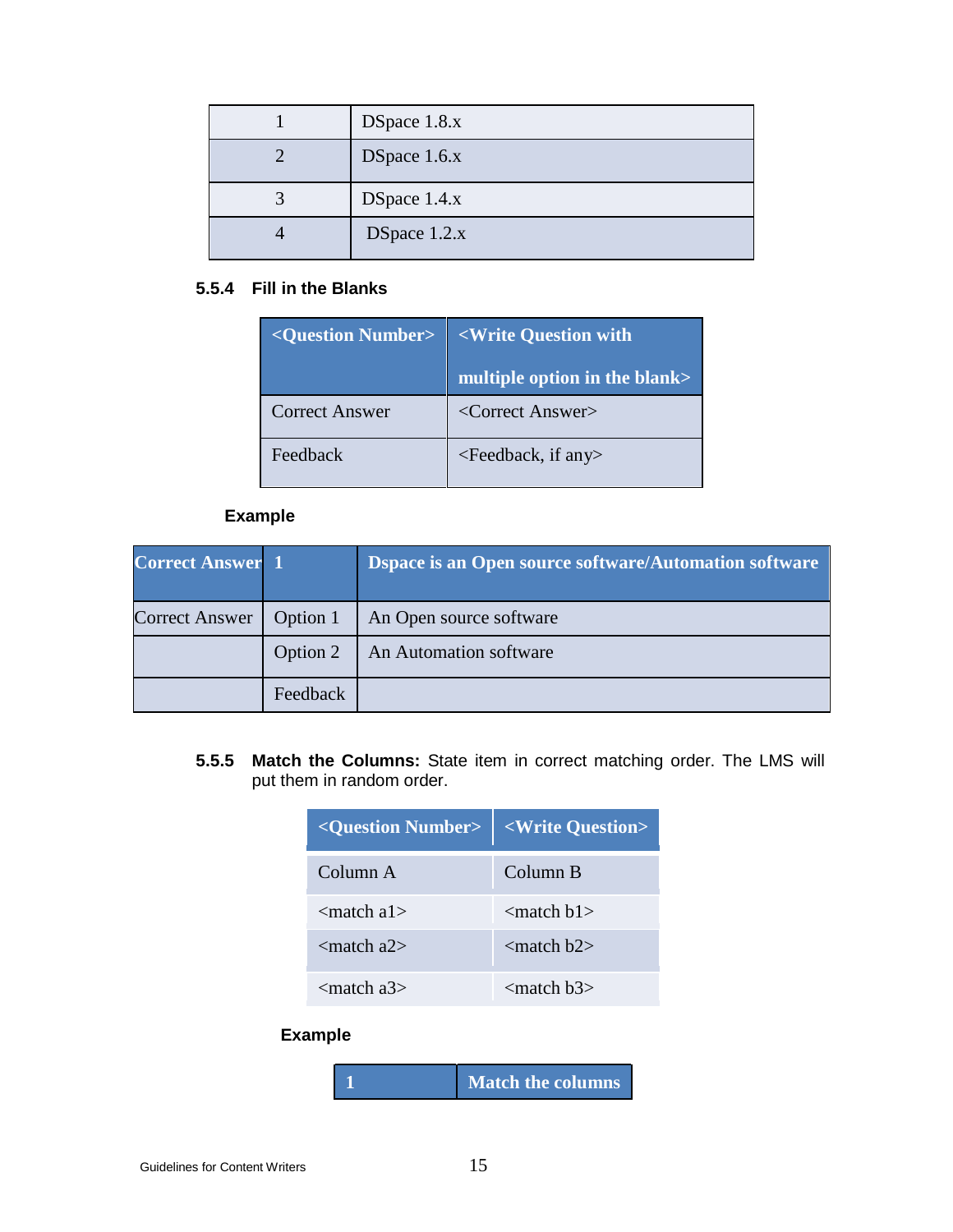| DSpace 1.8.x | 24-02-2012 |
|--------------|------------|
| DSpace 1.7.x | 27-05-2011 |
| DSpace 1.6.x | 15-06-2010 |
| DSpace 1.5.x | 14-04-2009 |

# 6. Story Board: Script for the Multimedia Content

If the Content Writer is unable to provide the multimedia files, they have to submit script for preparing the multimedia using storyboard. The Content Writer has to visualize the concept to be presented in the multimedia as described below:

- i. **Image (2D & 3D):** The Content Writer may provide a hand drawn image or a reference to an image available publicly on the web that need to be modified. Otherwise he/she may also give a brief description of the image to be developed through out-source services.
- ii. **Video:** A brief description of the video content to be included.

*Example*: Water pollution, Video on industrial wastage flowing in the river.

iii. **Animation (2D & 3D):** The nature and purpose of animation needs to be explained in the module with specific movements (fade in, fade out; zoom in, zoom out, etc.) of different elements or flow charts describing the process.

*Example*: **Generation of Hydroelectricity**



**iv. Simulation**: Simulation is the imitation of the operation of a real-world process or system over time.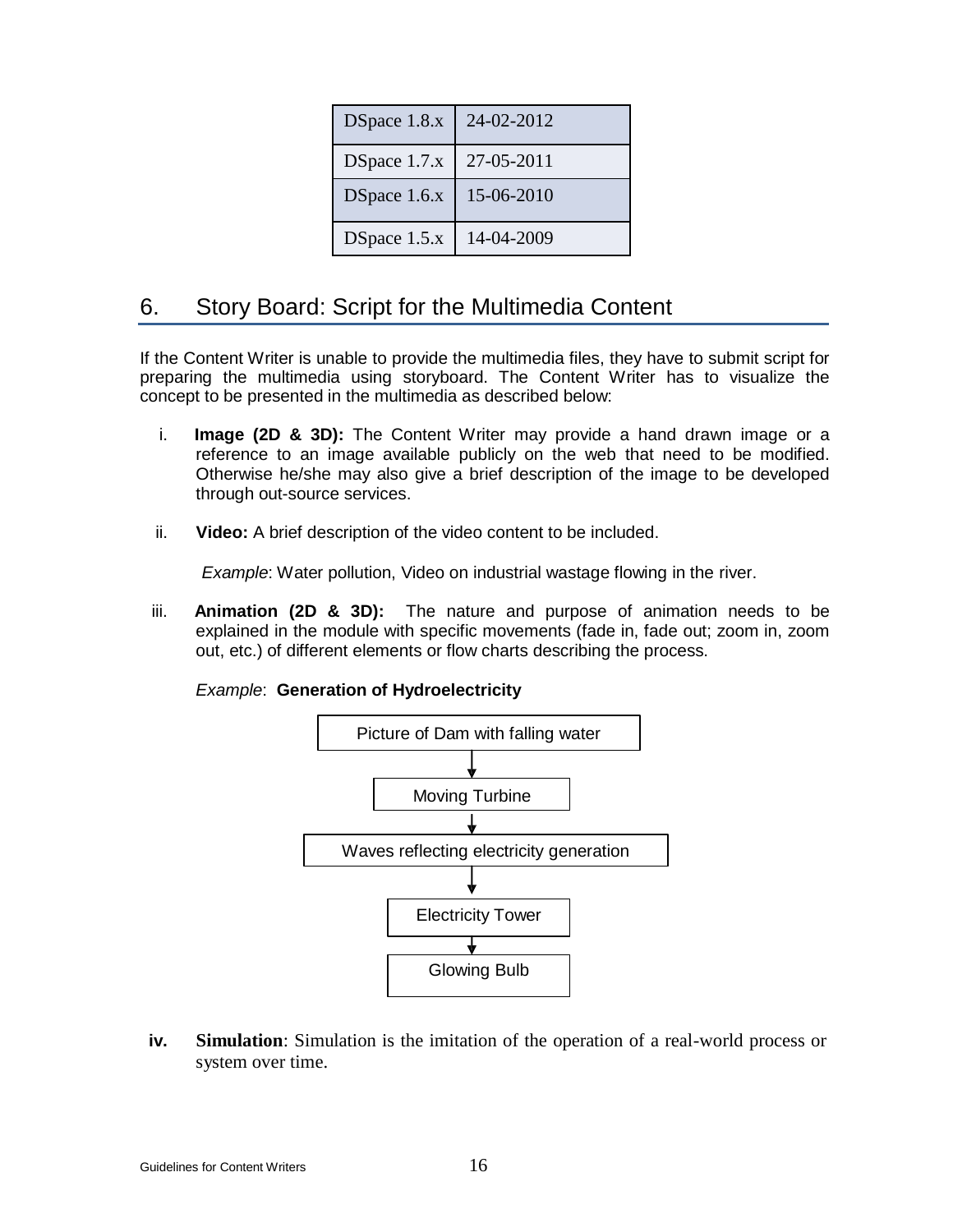| $\sim$ Simulation Number    | <title and="" formula=""></title> |                            |                            |
|-----------------------------|-----------------------------------|----------------------------|----------------------------|
| Input                       | Unit                              | Output                     | Unit                       |
| $\langle$ Input 1>          | $\langle$ Unit of Input1>         | $\langle$ Output $\vert$ > | $\le$ Unit of output $1$ > |
| $\langle$ Input 2 $\rangle$ | $\langle$ Unit of Input2 $>$      |                            |                            |

**Note: Annexure-I** described the format of multimedia content

# 7. Checklist

| Objectives                                         |  |
|----------------------------------------------------|--|
| 2. Summary                                         |  |
| 3. Main Content (Including Video Component)        |  |
| 4. Multimedia Contents (Images, Maps, Graphics,    |  |
| Video & audio clips, Animation, Simulation)        |  |
| 5. Separate Folders Containing Images, animations, |  |
| etc                                                |  |
| 6. Assessment & Evaluation                         |  |
| 7. Learn more/Supporting Materials                 |  |
|                                                    |  |

## 8. Annexure-I

#### *Multimedia Content Format*

- **i)** *Audio:* Audio is of three types Narration or Voice Over (VO), Music/Speech (M) and Sound Effects (SFX). Specify the types of audio to be used. Specify the kinds of music and sound effects required. If voice over is to be used, prepare the script of the voice and write it on the module. It may be noted that the chunk text would be delivered as audio.
- **ii**) *Visual:* Visual can be of two types –– static and motion, the former is called **graphics** and the later **video**. It is very important to give a description of the graphics or video used. Then a description of what it will show, its purpose, etc. are required.

The Content Writer may provide graphics including pictures, maps, hand-drawn images, etc as is done in case of print publication. However, Content Writer may not have the designed skill to make animation, simulation or audio-visual content. The INFLIBNET Centre or other out-source service provider has developed expertise that would help Content Writer to enrich their content with multimedia. However, the Content Writer is expected to describe the multimedia enrichment that he/she requires for the content using storyboard. The multimedia content would be as follow: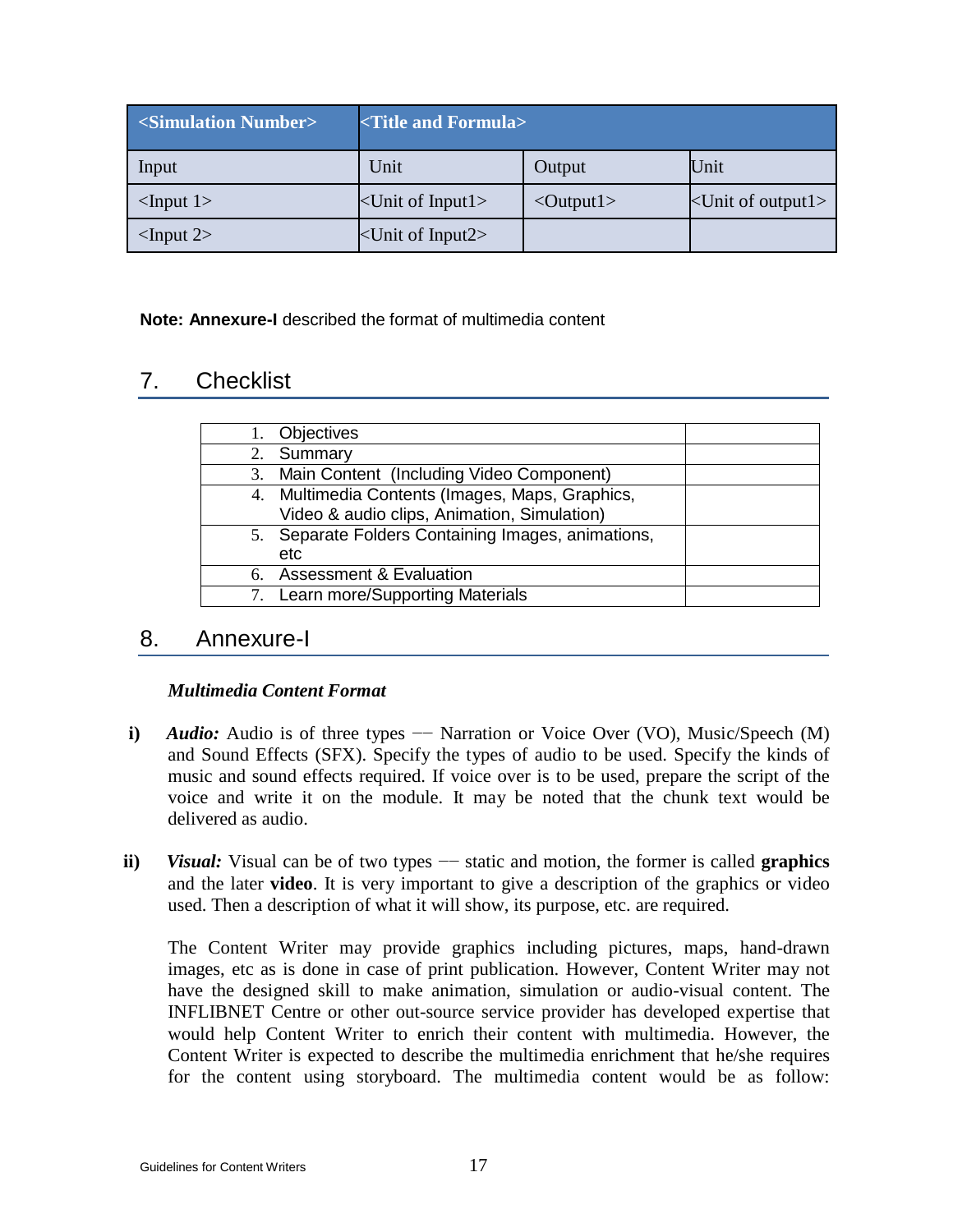#### **a)** *Format* **for Images (Graphics)**

- $\triangleright$  In order to obtain high quality output, image resolution should be 600 dpi at the actual finished size. Ensure to embed images or supply linked image files.
- $\triangleright$  Number the illustrations / Figure/ Graphic/ Map/ Table according to their sequence in the text
- $\triangleright$  Submit each figure as a separate file
- $\triangleright$  For easy identification of source files in terms of figure numbers and format used, ensure that the name of file should contain figure number as well as format type, for example:
	- $\triangleright$  For Example: file name Fig1.TIFF means Figure 1 in TIFF Format
	- $\triangleright$  Fig 2.EPS means Figure 4 in EPS Format
- $\triangleright$  Provide captions to illustrations separately. A caption should comprise of a brief title (not on the figure itself) and a description of the illustration. Keep text in the illustrations to a minimum but explain all symbols and abbreviations used. Figure captions should be understandable without reference to the main text.
- $\triangleright$  Convert figure or save as the image file in following formats:

EPS: Vector drawings. Embed the font or save the text as 'graphics'. TIFF: Color or grayscale photographs (halftones): always use a minimum of 300 dpi. TIFF: Bitmapped line drawings: use a minimum of 1000 dpi. TIFF: Combinations bitmapped line/half-tone (color or grayscale): a minimum of 500 dpi is required.

- **b) Video**: As per **5.3**
- *c)* **Animation**: Animation is the rapid display of a sequence of images of 2-D or 3-D artwork or model positions to create an illusion of movement.
- *d)* **Simulation**: Simulation is the imitation of the operation of a real-world process or system over time. The act of simulating first requires that a model be developed that represents the key characteristics or behaviors of the selected physical or abstract system or process. The model represents the system itself, whereas the simulation represents the operation of the system over time. Good simulations provide the maximum level of interactivity as they allow the user to explore a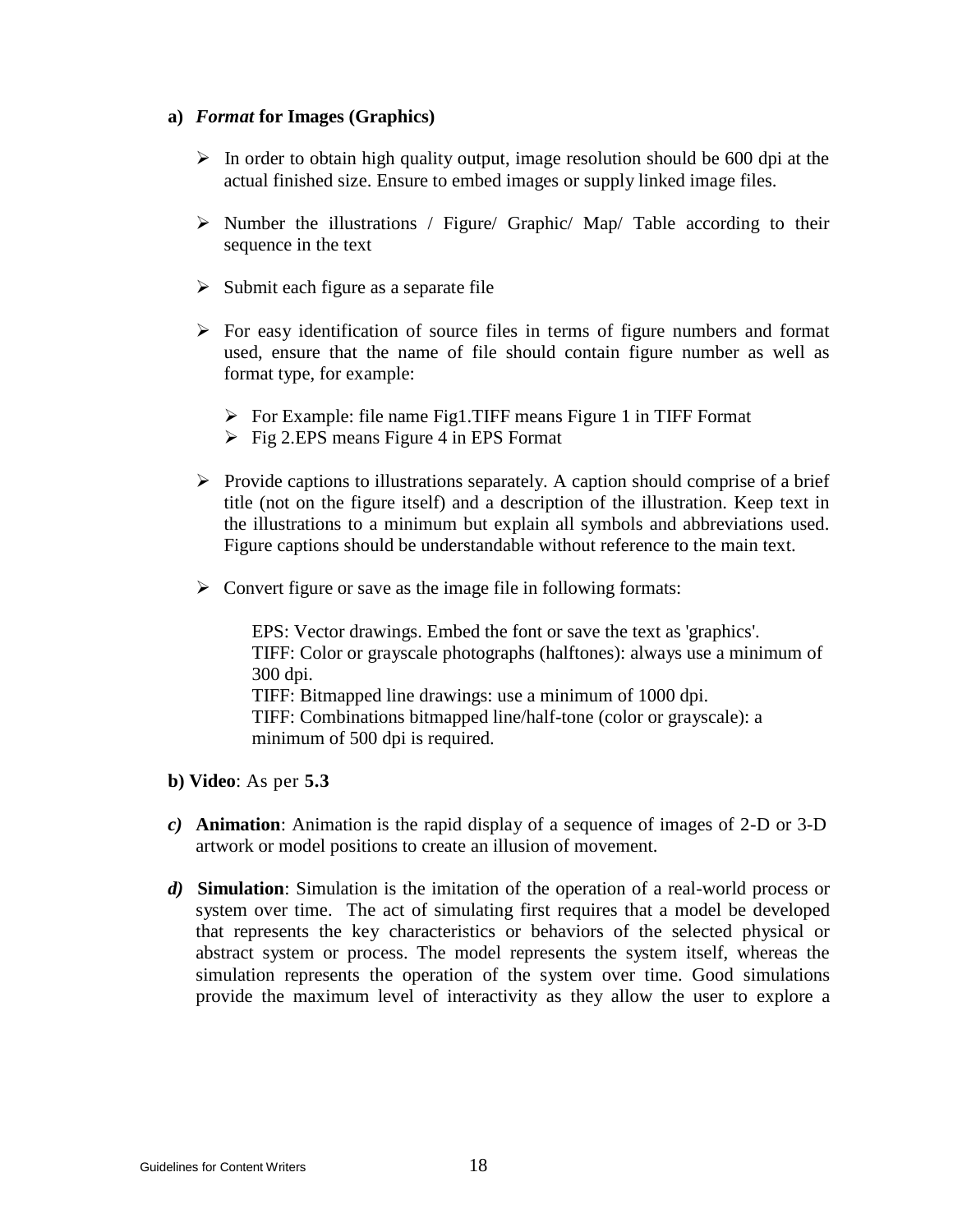concept, process, relationship, etc. by changing input parameters and watching the outcome in a graphical representation. A computer simulation is an attempt to model a real-life or hypothetical situation on a computer so that it can be studied to see how the system works. By changing variables in the simulation, predictions may be made about the behavior of the system. It is a tool to virtually investigate the behavior of the system under study.

#### *Navigation*

The navigation is the mechanism through which a multimedia programme moves from one shot to another. Some of the important navigation buttons are start/begin, end, next, previous /back, home, etc. Specify the type of navigation button and its action (what will happen, if it is clicked, e.g. Go to S−3). Indicate the text to be hyperlinked by formatting the text as underlined with bold italics and indicating the linking details in the following format e.g.

*Wave* (G): link to the term "Wave" in Glossary *Wave* (I-1): link to the image caption no. 1 *Wave* (V-1): link to the video with caption 1 *Wave* (An-1): link to the animation caption no. 1 *Wave* (Au-1): link to the Audio caption no. 1 *Wave* (P-1): link to the PPT Presentation caption no. 1 *Wave* (3D-1): link to the 3D Animation caption no. 1 *Wave* (T-1): link to the Table caption no. 1 *Wave* (S-1): link to the Simulation caption no. 1

## 9. Annexure-II

#### **Citation Style and Bibliography**

References to publications in a thesis should be rendered in a standardised form using style manuals such as APA (American Psychological Association) Style Manual, Chicago Style Manual, Harvard Style Manual, etc. References should be carefully checked for completeness, accuracy and consistency. This is very important in electronic environment because it enables researchers to exploit the 'Reference Linking' facility and link back to the works that are cited through CrossRef. Ensure that all bibliographic details of citations are reproduced exactly as they are given in the original document. In case of author/editor, surname should precede first name and second name (if available) and separated by a comma. For example Jagdish Chandra Bose should be rendered as Bose, Jagdish Chandra.

> Bose, Jagdish Chandra (surname) (first name) (second name)

Researcher may follow any citation style mentioned above or the one prescribed by the university. An example for rendering citations, for each type of documents using Chicago Style Manual is given below: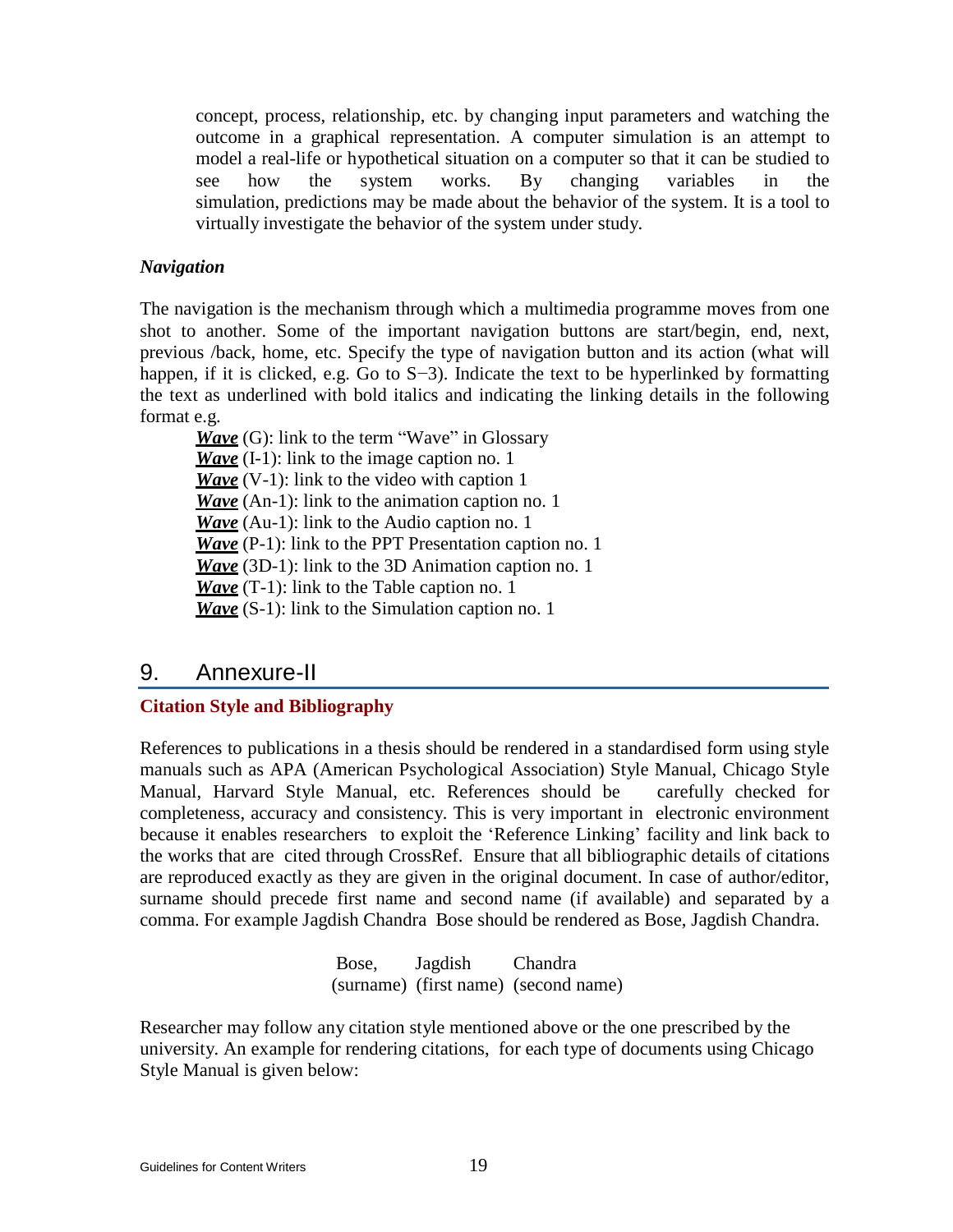| <b>Description</b>                                                                                                                                                                                                                                                   | <b>Citation Style</b>                                                                                                                                                                                                     |  |  |
|----------------------------------------------------------------------------------------------------------------------------------------------------------------------------------------------------------------------------------------------------------------------|---------------------------------------------------------------------------------------------------------------------------------------------------------------------------------------------------------------------------|--|--|
| <b>Single author</b>                                                                                                                                                                                                                                                 |                                                                                                                                                                                                                           |  |  |
| Faces of Nationalism: Janus Revisited by Tom<br>Nairn published by Verso from London:<br>NewYork in the year 1997.                                                                                                                                                   | Nairn, Tom. Faces of Nationalism: Janus<br>Revisited. London: New York: Verso, 1997.                                                                                                                                      |  |  |
| <b>Multiple authors</b>                                                                                                                                                                                                                                              |                                                                                                                                                                                                                           |  |  |
| A Trial of Witches: A Seventeenth-Century<br>Witchcraft Prosecution by Gilbert Geis and<br>Ivan Bunn published by Routledge from<br>London in the year 1997.                                                                                                         | Geis, Gilbert, and Ivan Bunn. A Trial of Witches: a<br>Seventeenth-Century Witchcraft Prosecution. London:<br>Routledge, 1997.                                                                                            |  |  |
| <b>Edited Book</b>                                                                                                                                                                                                                                                   |                                                                                                                                                                                                                           |  |  |
| Imperial Russia: A Source Book edited by<br>Basil Dmytryshym, 1700-1917 published by<br>Academic International Press from New York<br>in the year, 1999 referred page 35-41.                                                                                         | Dmytryshyn, Basil, ed. Imperial Russia: A Source Book,<br>1700-1917. New York: Academic<br>International Press, 1999. p. 35-41.                                                                                           |  |  |
| Group or corporate author                                                                                                                                                                                                                                            |                                                                                                                                                                                                                           |  |  |
| Global Environment Coordination, Facing the<br>Global Environment Challenge published in<br>Washington, DC by Global Environment<br>Coordination Division, Environment Dept.,<br>The World Bank, 1994, 433p.                                                         | Global Environment Coordination. Facing the Global<br>Environment Challenge. Washington, DC: Global<br>Environment Coordination Division, Environment Dept.,<br>The World Bank, 1994. 433p.                               |  |  |
| Chapter or essay in book                                                                                                                                                                                                                                             |                                                                                                                                                                                                                           |  |  |
| The Piano in the American Home, in The Arts<br>and the American Home, Craig H. Roell,<br>1980-1930, edited by Jessica H. Foy and<br>Karal Ann Marling published by University<br>of Tennessee Press from Knoxville, TN in the<br>year 1994, referred page 193-204 p. | Roell, Craig H. "The Piano in the American Home." in<br>The Arts and the American Home, 1980 - 1930, edited by<br>Jessica H. Foy and Karal Ann Marling. Knoxville, TN:<br>University of Tennessee Press, 1994. p.193-204. |  |  |
| Article from a reference book                                                                                                                                                                                                                                        |                                                                                                                                                                                                                           |  |  |
| Dictionary of American Biography, by<br>Washington, George referenced by online<br>reference sources, include URL and date of<br>access.                                                                                                                             | Washington, George. "Dictionary of American<br>Biography". URL (Accessed on dd/mm/yyyy).                                                                                                                                  |  |  |
| Article in a journal (one author)                                                                                                                                                                                                                                    |                                                                                                                                                                                                                           |  |  |
| Caring among the Forgotten by Ilya Bodonski,                                                                                                                                                                                                                         | Bodonski, Ilya. "Caring among the Forgotten." Journal of                                                                                                                                                                  |  |  |
| published in Journal of Social Activism<br>volume 14 in issue no.3 of the year 1989,<br>referred page 112-34.                                                                                                                                                        | Social Activism 14, no.3 (1989): 112-34.                                                                                                                                                                                  |  |  |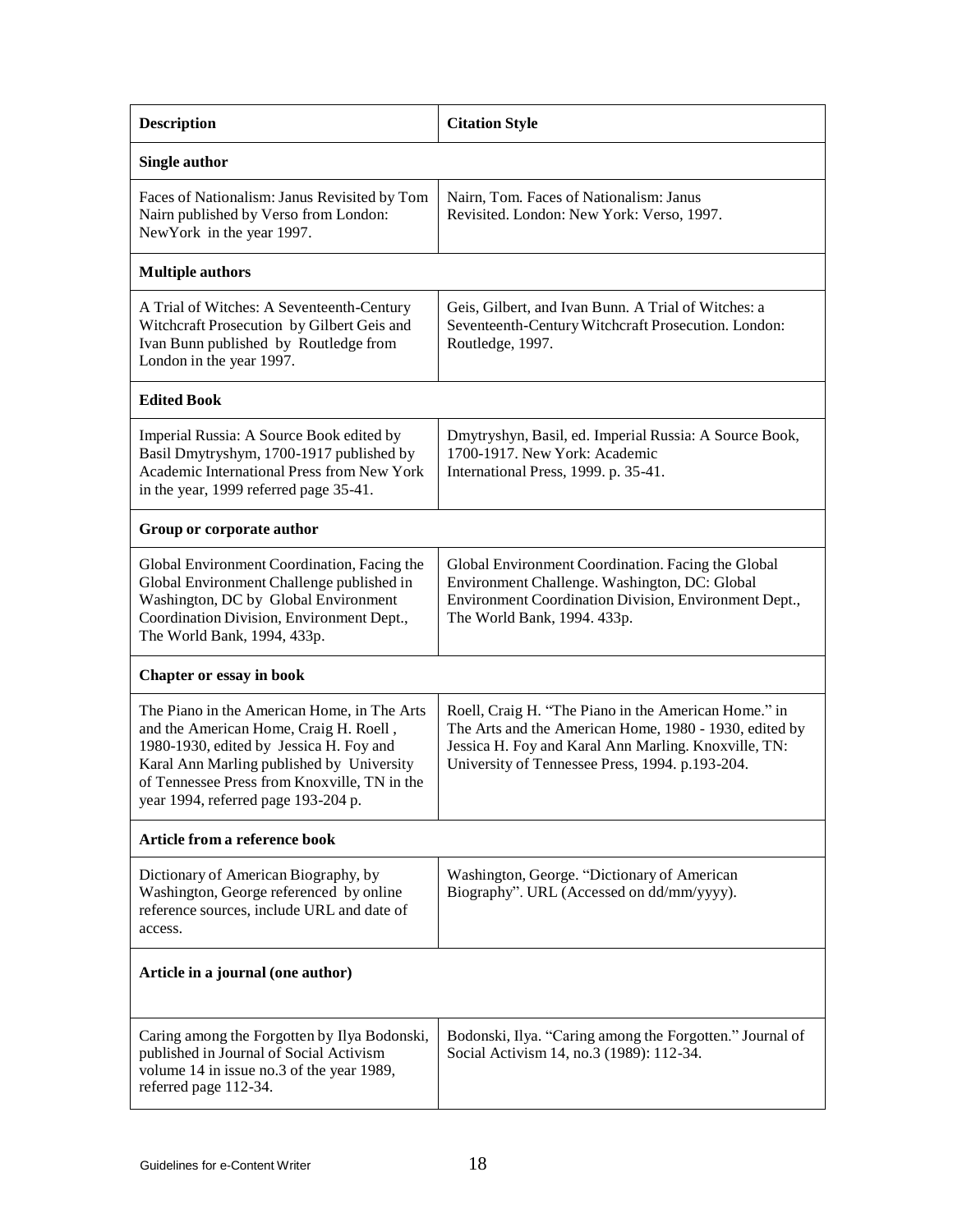| Article in a journal (multiple                                                                                                                                                                                                                                                                                                            |                                                                                                                                                                                                                        |  |  |
|-------------------------------------------------------------------------------------------------------------------------------------------------------------------------------------------------------------------------------------------------------------------------------------------------------------------------------------------|------------------------------------------------------------------------------------------------------------------------------------------------------------------------------------------------------------------------|--|--|
| Childhood in Alsace by Arthur Carter and<br>Margaret Speigel published by Journal of<br>Modern History volume 74 issue no.4 in the<br>year 2002, referred page 739-79.                                                                                                                                                                    | Carter, Arthur and Speigel, Margaret. "Childhood in<br>Alsace." Journal of Modern History 74, no.4 (2002):738-<br>79.                                                                                                  |  |  |
| Article in a popular magazine                                                                                                                                                                                                                                                                                                             |                                                                                                                                                                                                                        |  |  |
| Childhood's end by Scott Spencer published<br>by Harper's in the year May 1979, referred<br>page 16.                                                                                                                                                                                                                                      | Spencer, Scott. "Childhood's end." Harper's, May 1979,<br>$16-19.$                                                                                                                                                     |  |  |
| Article in a newspaper                                                                                                                                                                                                                                                                                                                    |                                                                                                                                                                                                                        |  |  |
| Pact on Israeli pullback hinges on defining<br>army's role by Steven Erlanger published by<br>New York Times, sec. A on May 8, 1998.<br>Normally page numbers are omitted.                                                                                                                                                                | Erlanger, Steven. "Pact on Israeli pullback hinges on<br>defining army's role," New York Times, May 8, 1998, sec.<br>А.                                                                                                |  |  |
| Article from a full-text database                                                                                                                                                                                                                                                                                                         |                                                                                                                                                                                                                        |  |  |
| An Insider's Tale of Enron's Toxic Culture by<br>Wendy Zellner published by Business Week<br>in the year March 31, 2003, referred page 16<br>on URL access from<br>http://muse.jhu.edu/journals/world_politics/v0<br>56/56.3 miguel.html.                                                                                                 | Zellner, Wendy. "An insider's tale of Enron's toxic<br>culture." Business Week March 31, 2003, 16.<br>http://web.lexis-<br>nexis.com/universe/form/academic/s_guidednews.html.                                         |  |  |
| Article from an e-journal collection                                                                                                                                                                                                                                                                                                      |                                                                                                                                                                                                                        |  |  |
| Tribe or Nation? Nation Building and Public<br>Goods in Kenya versus Tanzania by Miguel<br>Edward published by World Politics 56 in the<br>year 2004, referred page 3,330 on URL<br>http://muse.jhu.edu/journals/world_politics/v0<br>56/56.3 miguel.html.<br>NB: Note: if the article has a DOI, use it in<br>place of the page numbers. | Edward, Miguel. "Tribe or nation? nation building and<br>public goods in Kenya versus Tanzania." World Politics<br>56, no. 3 (2004): 327-362.<br>http://muse.jhu.edu/journals/world_politics/v056/56.3migu<br>el.html. |  |  |
| Article from a free web e-journal                                                                                                                                                                                                                                                                                                         |                                                                                                                                                                                                                        |  |  |
| Taxing Clinton's Character by Robert Shrum,<br>published by Slate in the year June 25, 1996<br>on URL http://slate.msn.com/id/1573/                                                                                                                                                                                                       | Shrum, Robert. "Taxing Clinton's character." Slate, June<br>25, 1996. http://slate.msn.com/id/.                                                                                                                        |  |  |
| NB: if the article has a DOI, use it in place of<br>the page numbers.                                                                                                                                                                                                                                                                     |                                                                                                                                                                                                                        |  |  |
| <b>Music Score</b>                                                                                                                                                                                                                                                                                                                        |                                                                                                                                                                                                                        |  |  |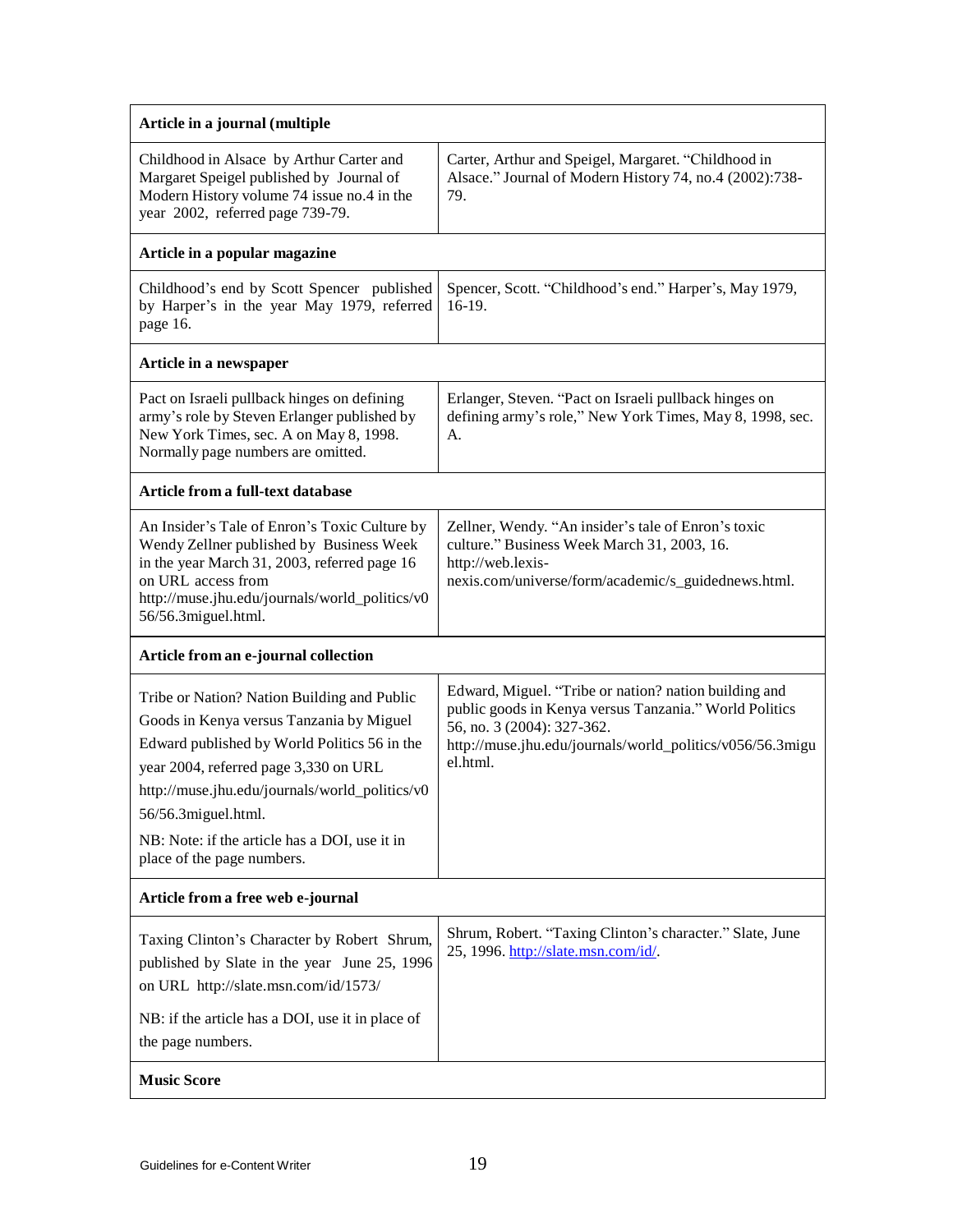| Crazy Bone Rag, in Ragtime Jubilee: 42 Piano<br>Gems by Charles L. Johnson, 1911-21, edited<br>by David A. Jasen, 41-45 published by NY:<br>Dover Publications from Mineola in the year<br>1997.                                                                           | Johnson, Charles L. "Crazy Bone Rag." In Ragtime<br>Jubilee: 42 Piano Gems, 1911-21, edited by David A.<br>Jasen. Mineola, NY: Dover Publications, 1997. p. 41-45. |
|----------------------------------------------------------------------------------------------------------------------------------------------------------------------------------------------------------------------------------------------------------------------------|--------------------------------------------------------------------------------------------------------------------------------------------------------------------|
| "Published musical scores are treated in much<br>the same way as books."                                                                                                                                                                                                   |                                                                                                                                                                    |
| <b>Sound Recording</b>                                                                                                                                                                                                                                                     |                                                                                                                                                                    |
| Fluffy Ruffle Girls: Women in Ragtime by<br>Virginia Eskin published by<br>Northeastern<br>Records NR 9003-CD.                                                                                                                                                             | Eskin, Virginia. Fluffy Ruffle Girls: Women in Ragtime.<br>Northeastern Records NR 9003-CD.                                                                        |
| List sound recordings<br>under<br>NB:<br>the<br>composer, writer, or other person responsible<br>for the content. The performer may be added<br>after the title. The recording company and the<br>number of the recording are usually enough to<br>identify the recording. |                                                                                                                                                                    |
| <b>Video Recording</b>                                                                                                                                                                                                                                                     |                                                                                                                                                                    |
| videocassette, directed by Ridley Scott<br>by<br>Thelma & Louise published by CA :<br>MGM/UA Home Video from Culver City in<br>the year 1992.                                                                                                                              | Thelma & Louise. Directed by Ridley Scott. Culver City,<br>CA: MGM/UA Home Video, 1992. Videocassette.                                                             |
| NB: Different web browsers break the text in<br>different places of a URL. The URL should<br>begin on the same line as the rest of the<br>citation information, with a break inserted<br>after a slash, if needed.                                                         |                                                                                                                                                                    |
| Website                                                                                                                                                                                                                                                                    |                                                                                                                                                                    |
| An Introduction to the WPA Slave Narratives.<br>Born in Slavery: Slave Narratives from the<br>Federal Writers' Project,<br>1936-1938,<br>by<br>R.<br>Norman<br>Yetman<br>URL<br>on<br>http://memory.loc.gov/ammem/snhtml/snhom<br>e.html.                                  |                                                                                                                                                                    |